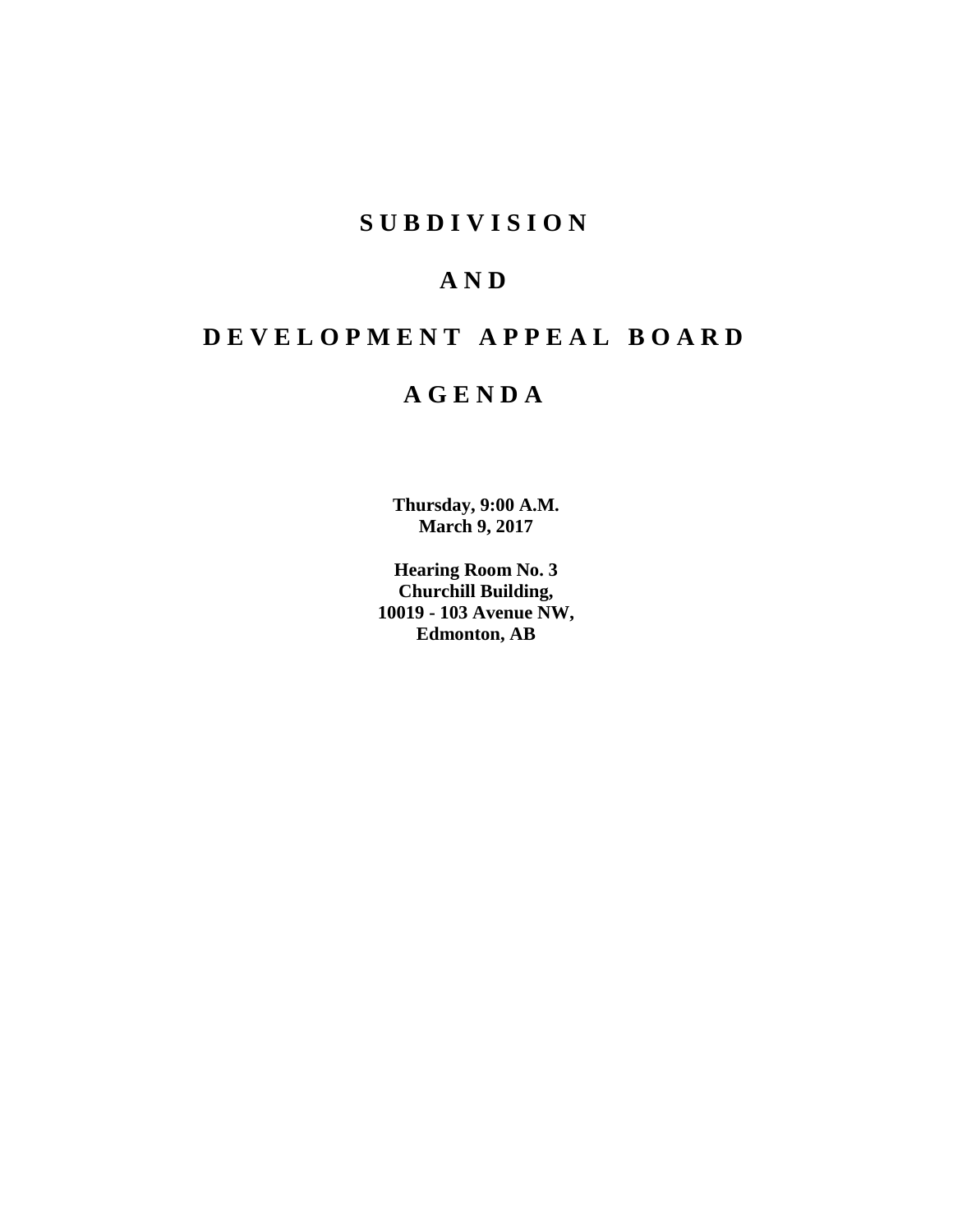# **SUBDIVISION AND DEVELOPMENT APPEAL BOARD HEARING ROOM NO. 3**

|              | <b>NOTE:</b> |               | Unless otherwise stated, all references to "Section numbers" refer to<br>the authority under the Edmonton Zoning Bylaw 12800.                                                                                                                                                        |
|--------------|--------------|---------------|--------------------------------------------------------------------------------------------------------------------------------------------------------------------------------------------------------------------------------------------------------------------------------------|
|              |              |               | 10020 - Jasper Avenue NW<br>Project No.: 180369757-011                                                                                                                                                                                                                               |
|              |              |               | To change the Use from a General Retail Store<br>Use to a Major Alcohol Sales Building                                                                                                                                                                                               |
| $\mathbf{H}$ | $1:00$ P.M.  | SDAB-D-17-051 |                                                                                                                                                                                                                                                                                      |
|              |              |               | 10066 - 90 Avenue NW<br>Project No.: 227352371-003                                                                                                                                                                                                                                   |
|              |              |               | To construct a Single Detached House with a<br>front attached Garage, front veranda, front<br>second storey balcony, rooftop deck, three rear<br>covered balconies, rear covered patio, three<br>fireplaces and a Basement Development (NOT<br>to be used as an additional Dwelling) |
|              | 9:00 A.M.    | SDAB-D-17-050 |                                                                                                                                                                                                                                                                                      |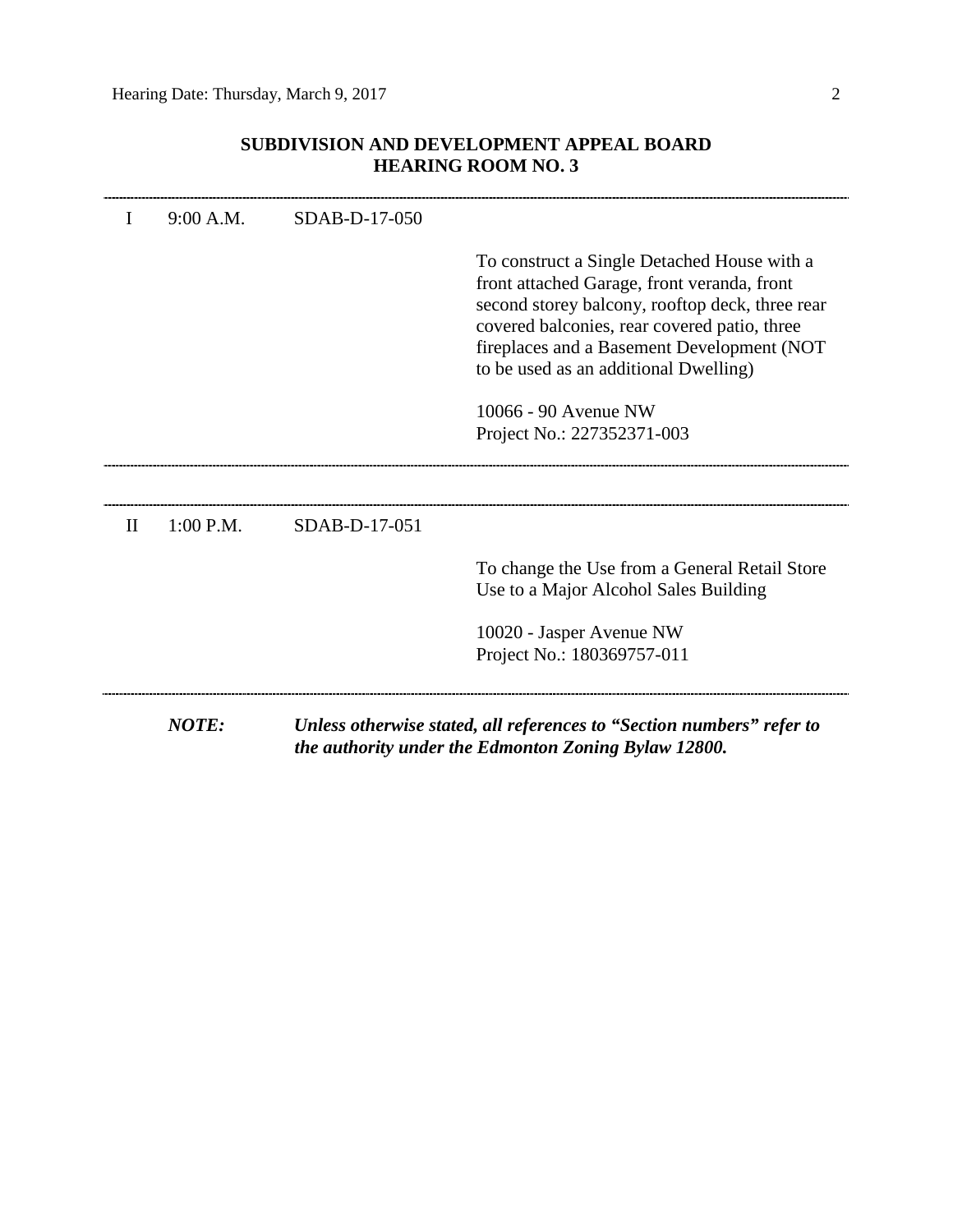#### **ITEM I: 9:00 A.M. FILE: SDAB-D-17-050**

#### AN APPEAL FROM THE DECISION OF THE DEVELOPMENT OFFICER

APPELLANT:

APPLICATION NO.: 227352371-003

APPLICATION TO: Construct a Single Detached House with a front attached Garage, front veranda, front second storey balcony, rooftop deck, three rear covered balconies, rear covered patio, three fireplaces and a Basement Development (NOT to be used as an additional Dwelling)

# DECISION OF THE DEVELOPMENT AUTHORITY: Refused

DECISION DATE: February 8, 2017

DATE OF APPEAL: February 9, 2017

MUNICIPAL DESCRIPTION OF SUBJECT PROPERTY: 10066 - 90 Avenue NW

LEGAL DESCRIPTION: Plan 8057R Blk 2 Lot 15

ZONE: RF2-Low Density Infill Zone

OVERLAY: Mature Neighbourhood Overlay

STATUTORY PLAN: Strathcona Area Redevelopment Plan

*Grounds for Appeal*

The Appellant provided the following reasons for appealing the decision of the Development Authority:

> Disagreed with the Geotechnical Engineer's advice on the Geotechnical Report.

*General Matters*

# **Appeal Information:**

The *Municipal Government Act*, RSA 2000, c M-26 states the following: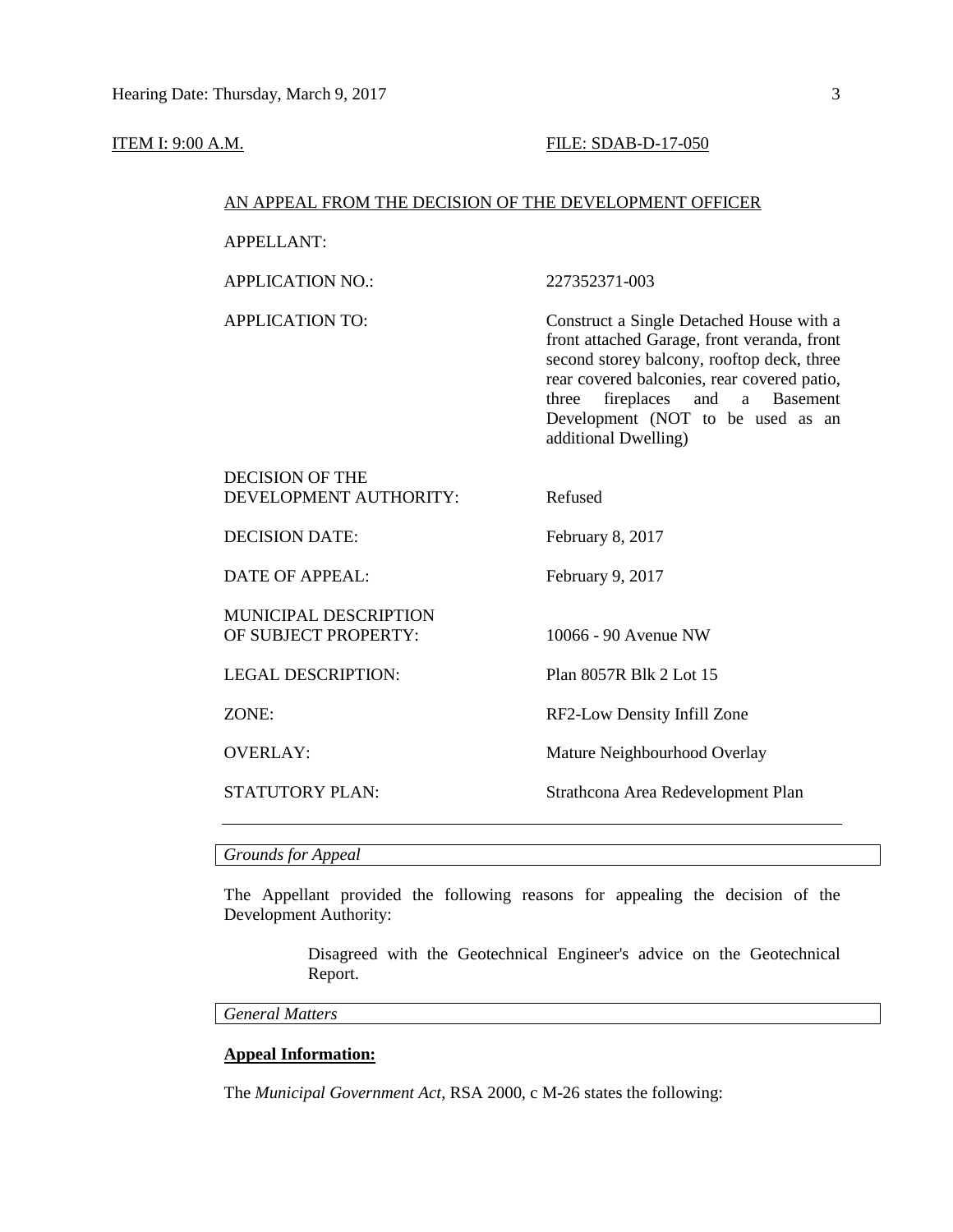#### **Grounds for Appeal**

# **685(1)** If a development authority

- (a) fails or refuses to issue a development permit to a person,
- (b) issues a development permit subject to conditions, or
- (c) issues an order under section 645,

the person applying for the permit or affected by the order under section 645 may appeal to the subdivision and development appeal board.

**(2)** In addition to an applicant under subsection (1), any person affected by an order, decision or development permit made or issued by a development authority may appeal to the subdivision and development appeal board.

# **Appeals**

- **686(1)** A development appeal to a subdivision and development appeal board is commenced by filing a notice of the appeal, containing reasons, with the board within 14 days,
	- (a) in the case of an appeal made by a person referred to in section 685(1), after
		- (i) the date on which the person is notified of the order or decision or the issuance of the development permit, or

#### **Hearing and Decision**

**687(3)** In determining an appeal, the subdivision and development appeal board

…

- (a.1) must comply with the land use policies and statutory plans and, subject to clause (d), the land use bylaw in effect;
	- …
	- (c) may confirm, revoke or vary the order, decision or development permit or any condition attached to any of them or make or substitute an order, decision or permit of its own;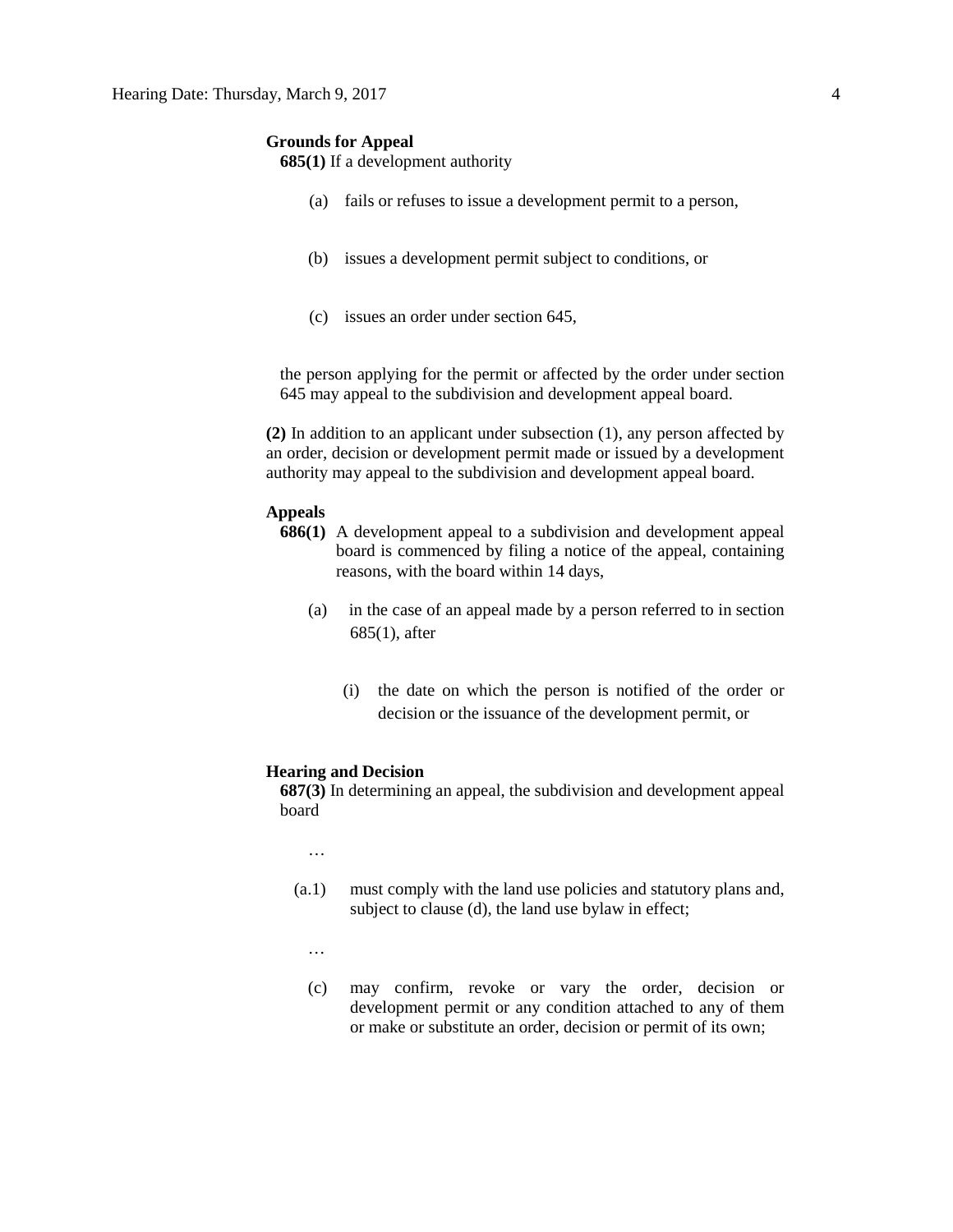- (d) may make an order or decision or issue or confirm the issue of a development permit even though the proposed development does not comply with the land use bylaw if, in its opinion,
	- (i) the proposed development would not
		- (A) unduly interfere with the amenities of the neighbourhood, or
		- (B) materially interfere with or affect the use, enjoyment or value of neighbouring parcels of land,

and

(ii) the proposed development conforms with the use prescribed for that land or building in the land use bylaw.

#### **General Provisions from the** *Edmonton Zoning Bylaw:*

# Under section 120.2(6), **Single Detached Housing** is a **Permitted Use** in the **RF2 Low Density Infill Zone**.

Under section 7.2(9), **Single Detached Housing** means:

Single Detached Housing means development consisting of a building containing only one Dwelling, which is separate from any other Dwelling or building. Where a Secondary Suite is a Permitted or Discretionary Use in a Zone, a building which contains Single Detached Housing may also contain a Secondary Suite. This Use includes Mobile Homes which conform to Section 78 of this Bylaw.

#### Section 120.1 states that the **General Purpose** of the **RF2 Low Density Infill Zone** is:

…to retain Single Detached Housing, while allowing infill on narrow lots, including Secondary Suites under certain conditions.

# Section 814.1 states that the **General Purpose** of the **Mature Neighbourhood Overlay**  is:

…to ensure that new low density development in Edmonton's mature residential neighbourhoods is sensitive in scale to existing development, maintains the traditional character and pedestrian-friendly design of the streetscape, ensures privacy and sunlight penetration on adjacent properties and provides opportunity for discussion between applicants and neighbouring affected parties when a development proposes to vary the Overlay regulations.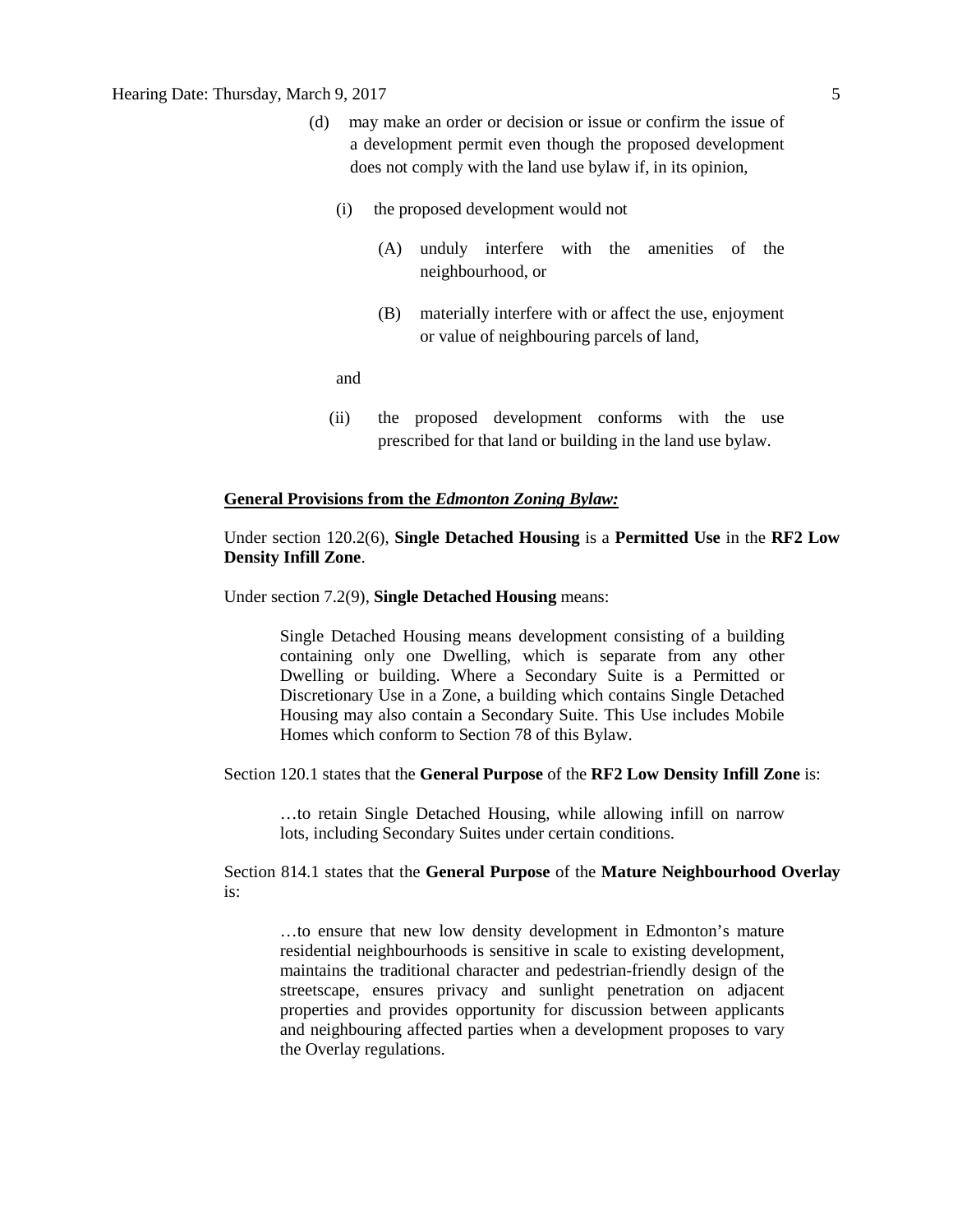Section 811.1 states the **General Purpose** of the **North Saskatchewan River Valley and Ravine System Protection Overlay** is:

to provide a development Setback from the North Saskatchewan River Valley and Ravine System.

Section 811.2.1 states the North Saskatchewan River Valley and Ravine System Protection Overlay applies to:

- a. all lands within the North Saskatchewan River Valley and Ravine System, as shown on Appendix I to this Overlay; and
- b. all lands within [7.5](javascript:void(0);) metres of the North Saskatchewan River Valley and Ravine System as shown on Appendix I to this Overlay.

#### *Geotechnical*

Section 811.3.3 states any development permit application on a Site that Abuts or is partially or wholly contained within the North Saskatchewan River Valley and Ravine System, as shown in Appendix I to this Overlay, shall be accompanied by a report prepared by a registered Professional Engineer, and as set out in subsection 14.1 of this Bylaw, and that also details:

- a. the minimum Setback for structures on the Site; and
- b. any development conditions for the property required to prolong the stability of the bank.

The Development Officer shall seek the advice of Transportation Services with respect to these applications and may approve the conditions or refuse such applications accordingly.

Section 811.3.8 states the Development Officer, having regard to the detailed engineering study required in 811.3.3 or 811.3.4 and in consultation with Integrated Infrastructure Services, may apply conditions of approval to any Development Permit issued on a Site that Abuts or is partially or wholly contained within the North Saskatchewan River Valley and Ravine System, as shown in Appendix 1 to this Overlay, including but not limited to, any conditions required to minimize erosion and stabilize soil conditions as well as, when applicable, requirement to comply with subsection 811.3.7, or may refuse the application.

#### **Development Officer's Determination:**

The Development Officer shall seek the advice of Transportation Services with respect to any development permit application on a Site that Abuts or is partially or wholly contained within the North Saskatchewan River Valley and Ravine System, and may approve the conditions or refuse such applications accordingly (Section 811.3.3).

The Geotechnical Engineer of Transportation Services advises that this application "must be rejected".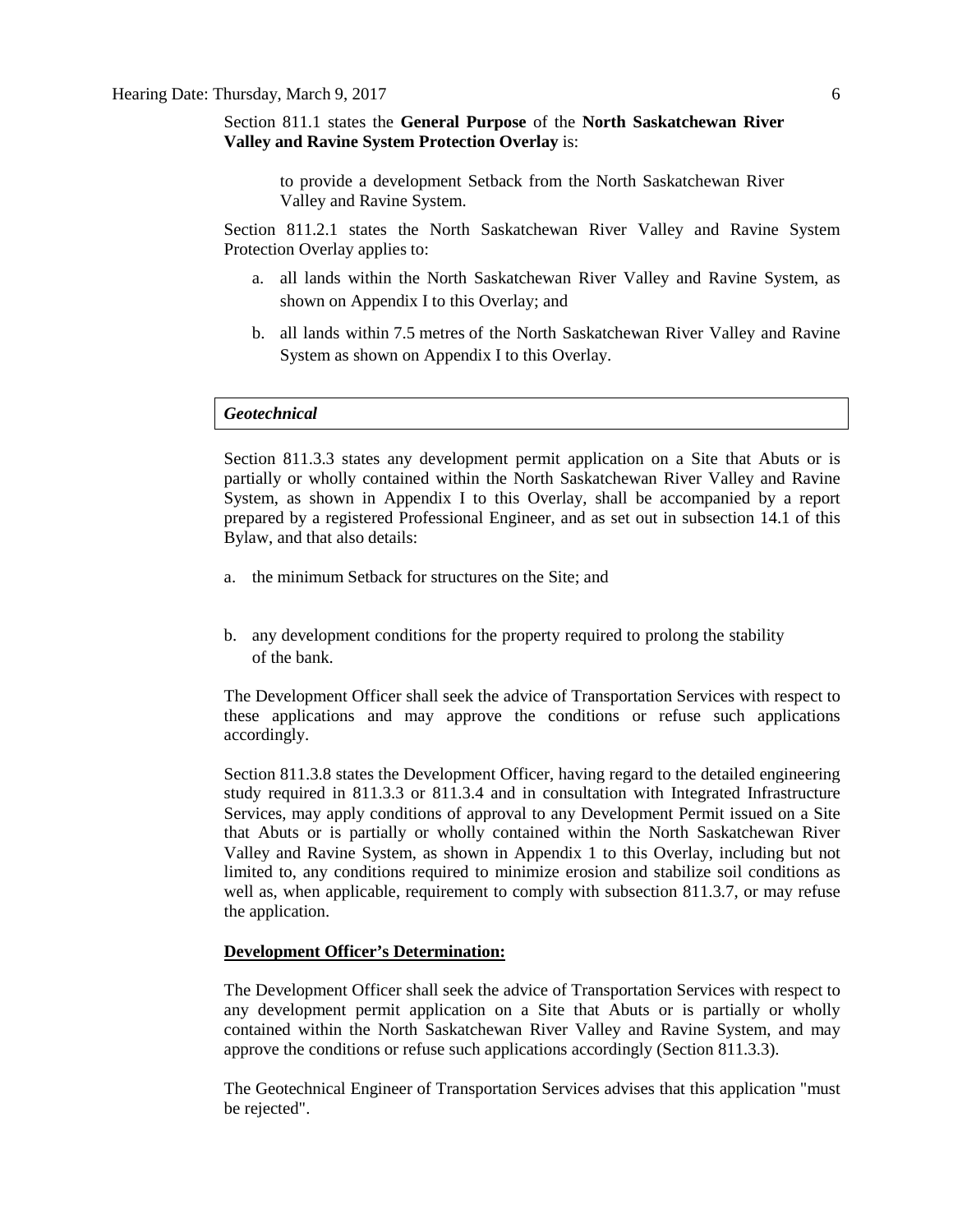## *Projection*

Section 44.1.a states verandas, porches, eaves, shade projections, unenclosed steps, chimneys, belt courses, sills, together with any other architectural features which are of a similar character, may project into a required Setback or Separation Space, provided such projections do not exceed 0.6 metres in the case of Setbacks or Separation Spaces of 1.2 metres or greater. Where unenclosed steps extend into Side Setbacks which are not used for vehicular access, such steps shall not exceed a Height of 1.0 metres above Grade.

#### **Development Officer's Determination:**

Verandas and porches may project into a required Setback, provided such projections do not exceed 0.6 metres (Section 44.1.a).

The rear covered porches are 14.4 metres from the rear lot line abutting the lane, instead of 15.5 metres.

# *Vehicular Access*

Section 814.3.10 states regardless of whether a Site has existing vehicular access from the front or flanking public roadway, there shall be no such access where an abutting Lane exists, and

- a. a Treed Landscaped Boulevard is present along the roadway adjacent to the property line;
- b. the Site Width is less than 15.5 metres; or
- c. fewer than 50 percent of principal Dwellings on the blockface have vehicular access from the front or flanking roadway.

# **Development Officer's Determination:**

Regardless of whether a Site has existing vehicular access from the front or flanking public roadway, there shall be no such access where an abutting Lane exists, and a Treed Landscaped Boulevard is present along the roadway adjacent to the property line; the Site Width is less than 15.5 metres; or fewer than 50 percent of principal Dwellings on the blockface have vehicular access from the front or flanking roadway (Section 814.3.10).

The Single Detached House proposes vehicular access from the front public roadway (90 Avenue NW), instead of the rear lane.

# *Rooftop Terraces*

Section 61.1 states on a Site Abutting a Site zoned to allow Single Detached Housing as a Permitted Use, or a Site zoned RF5 Row Housing Zone, Rooftop Terraces and Privacy Screening, excluding vegetative screening constructed on a Rooftop Terrace, shall be developed in accordance with the following Stepback regulations: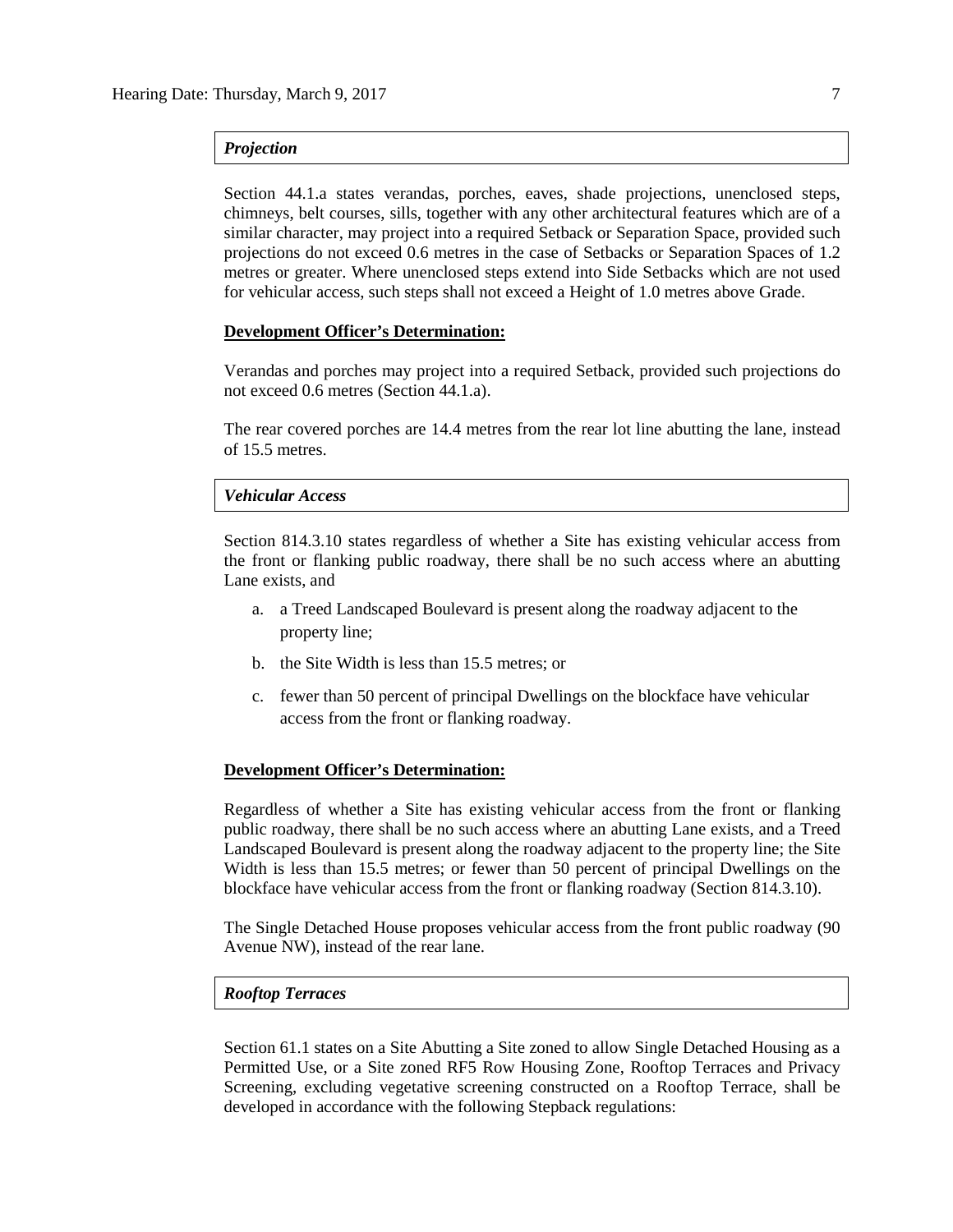# Hearing Date: Thursday, March 9, 2017 8

- a. On an Interior Site, the minimum Stepback shall be:
	- i. 1.0 m from any building Façade facing a Front Lot Line;
	- ii. 2.0 m from any building Façade facing a Rear Lot Line;
	- iii. 1.0 m from any building Façade facing a Side Lot Line, where the Site Width is less than 10.0 m; and
	- iv. 2.0 m from any building Façade facing a Side Lot Line, where the Site Width is 10.0 m or greater.

Under Section 6.1(91)**, Rooftop Terrace** means a raised surface on which people can stand, that is located on top of a roof or partially recessed within the roof structure of a building, does not project beyond any Façade of the Storey below, is surrounded by guardrails, parapet walls or similar feature, and is intended for use as an Amenity Area.

Under Section 6.1(105), **Stepback** means the horizontal distance a building façade is stepped back, on a horizontal plane, from the building façade immediately below it.

## **Development Officer's Determination:**

Rooftop Terraces shall have a minimum Stepback of 2.0 metres from any building Facade facing a Rear Lot Line and 2.0 metres from any building Facade facing a Side Lot Line (Section 61.1.a).

The Front Rooftop Terrace provides a 1.0 metres Stepback from the Side Facades. The Rear Rooftop Terrace provides a 1.0 metres Stepback from the Rear Building Facade and 1.0 metres Stepback from the Side building Facade.

## *Community Consultation*

When a Development Permit application is made and the Development Officer determines that the proposed development does not comply with the regulations contained in this Overlay:

- a. the applicant shall contact the affected parties, being each assessed owner of land wholly or partly located within a distance of 60.0 metres of the Site of the proposed development and the President of each affected Community League;
- b. the applicant shall outline, to the affected parties, any requested variances to the Overlay and solicit their comments on the application;
- c. the applicant shall document any opinions or concerns, expressed by the affected parties, and what modifications were made to address their concerns; and
- d. the applicant shall submit this documentation to the Development Officer no sooner than twenty-one calendar days after giving the information to all affected parties.

\_\_\_\_\_\_\_\_\_\_\_\_\_\_\_\_\_\_\_\_\_\_\_\_\_\_\_\_\_\_\_\_\_\_\_\_\_\_\_\_\_\_\_\_\_\_\_\_\_\_\_\_\_\_\_\_\_\_\_\_\_\_\_\_\_\_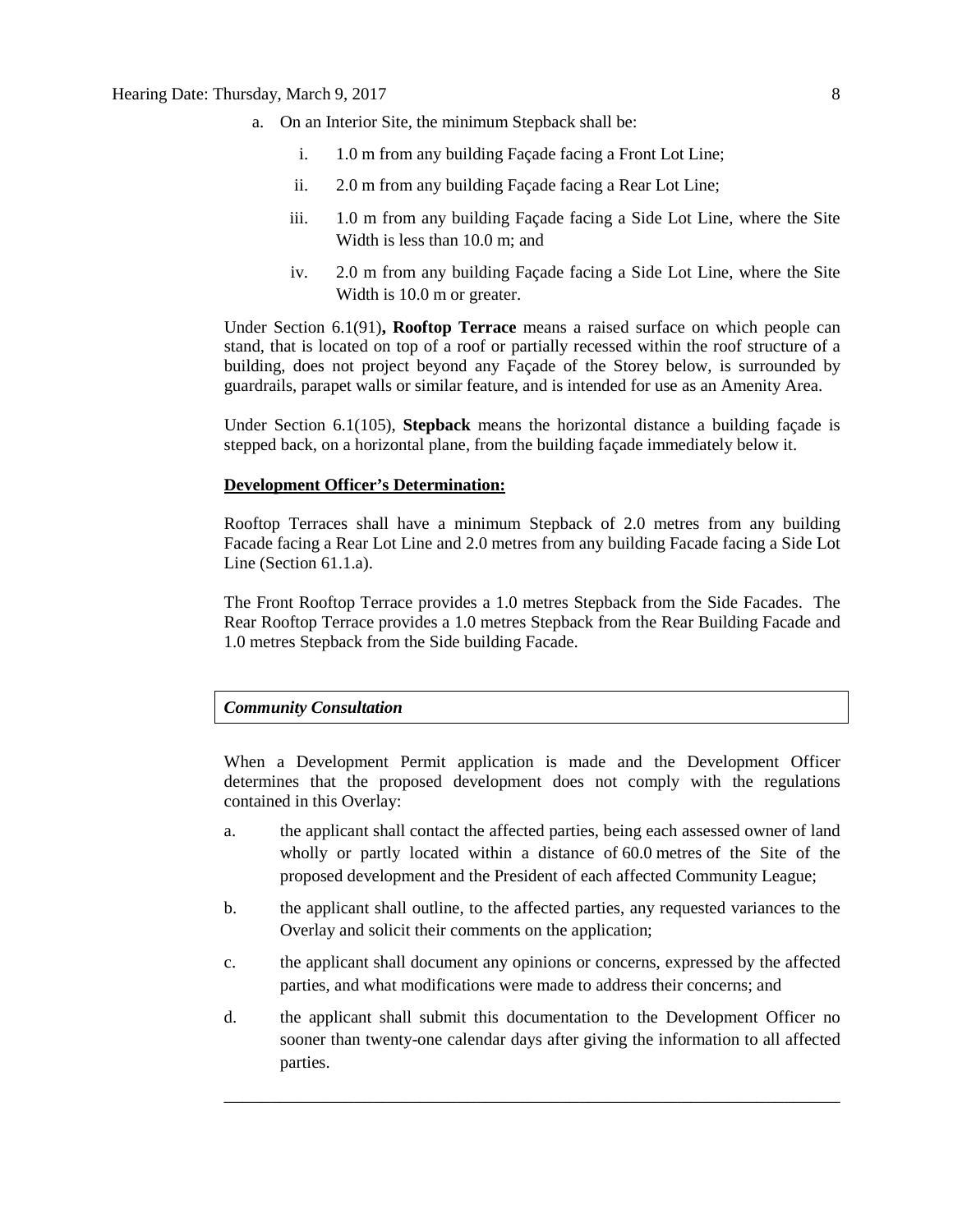### Notice to Applicant/Appellant

Provincial legislation requires that the Subdivision and Development Appeal Board issue its official decision in writing within fifteen days of the conclusion of the hearing. Bylaw No. 11136 requires that a verbal announcement of the Board's decision shall be made at the conclusion of the hearing of an appeal, but the verbal decision is not final nor binding on the Board until the decision has been given in writing in accordance with the *Municipal Government Act*.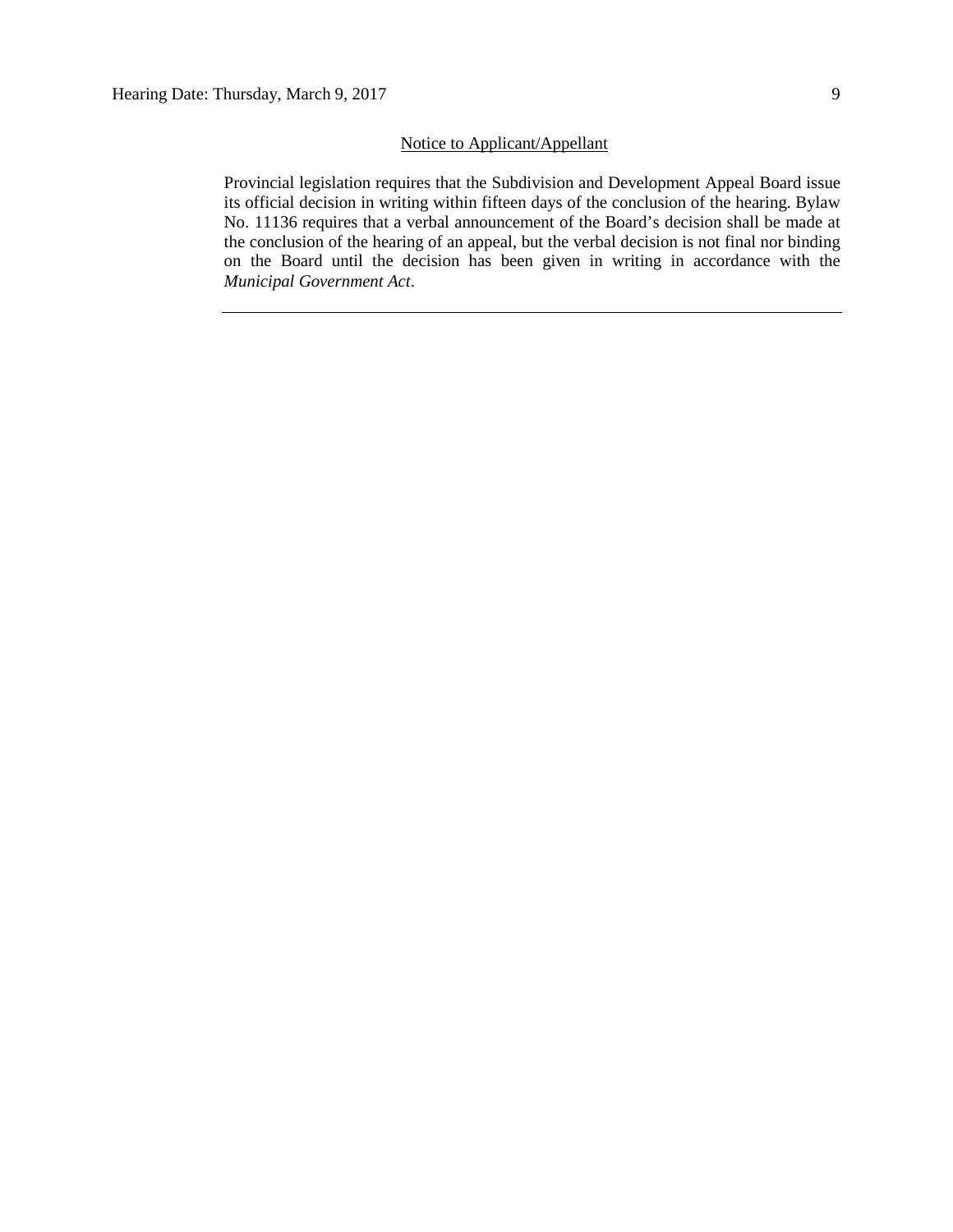| <b>monton</b><br><b>Application for</b>                                                                                                                                                                                                                                                                                                                                                                               | Project Number: 227352371-003<br><b>Application Date:</b><br>AUG 02, 2016<br>February 17, 2017 at 11:20 AM<br>Printed:<br>1 of 2<br>Page:                                                                                                                                |  |  |  |  |  |
|-----------------------------------------------------------------------------------------------------------------------------------------------------------------------------------------------------------------------------------------------------------------------------------------------------------------------------------------------------------------------------------------------------------------------|--------------------------------------------------------------------------------------------------------------------------------------------------------------------------------------------------------------------------------------------------------------------------|--|--|--|--|--|
|                                                                                                                                                                                                                                                                                                                                                                                                                       | <b>House Development and Building Permit</b>                                                                                                                                                                                                                             |  |  |  |  |  |
| This document is a record of a Development Permit and/or Building Permit application, and a record of the decision for the undertaking<br>described below, subject to the limitations and conditions of this permit, of the Edmonton Zoning Bylaw 12800 as amended, Safety Codes<br>Act RSA 2000, Safety Codes Act Permit Regulation, Alberta Building Code 2006 and City of Edmonton Bylaw 15894 Safety Codes Permit |                                                                                                                                                                                                                                                                          |  |  |  |  |  |
| Applicant                                                                                                                                                                                                                                                                                                                                                                                                             | Property Address(es) and Legal Description(s)<br>10066 - 90 AVENUE NW<br>Plan 8057R Blk 2 Lot 15                                                                                                                                                                         |  |  |  |  |  |
|                                                                                                                                                                                                                                                                                                                                                                                                                       | Location(s) of Work                                                                                                                                                                                                                                                      |  |  |  |  |  |
|                                                                                                                                                                                                                                                                                                                                                                                                                       | Suite:<br>10066 - 90 AVENUE NW                                                                                                                                                                                                                                           |  |  |  |  |  |
|                                                                                                                                                                                                                                                                                                                                                                                                                       | Entryway: 10066 - 90 AVENUE NW                                                                                                                                                                                                                                           |  |  |  |  |  |
|                                                                                                                                                                                                                                                                                                                                                                                                                       | 10066 - 90 AVENUE NW<br>Building:                                                                                                                                                                                                                                        |  |  |  |  |  |
| <b>Scope of Application</b>                                                                                                                                                                                                                                                                                                                                                                                           |                                                                                                                                                                                                                                                                          |  |  |  |  |  |
|                                                                                                                                                                                                                                                                                                                                                                                                                       | To construct a Single Detached House with a front attached Garage, front veranda, front second storey balcony, rooftop deck, three<br>rear covered balconies, rear covered patio, three fireplaces and a Basement Development (NOT to be use as an additional dwelling). |  |  |  |  |  |
| <b>Permit Details</b>                                                                                                                                                                                                                                                                                                                                                                                                 |                                                                                                                                                                                                                                                                          |  |  |  |  |  |
| Affected Floor Area (sq. ft.): 2373.                                                                                                                                                                                                                                                                                                                                                                                  | Building Height to Midpoint (m): 7.89                                                                                                                                                                                                                                    |  |  |  |  |  |
| Class of Permit: Class B                                                                                                                                                                                                                                                                                                                                                                                              | Dwelling Type: Single Detached House                                                                                                                                                                                                                                     |  |  |  |  |  |
| Front Yard (m): 3                                                                                                                                                                                                                                                                                                                                                                                                     | Home Design Type:                                                                                                                                                                                                                                                        |  |  |  |  |  |
| Rear Yard (m): 16.25                                                                                                                                                                                                                                                                                                                                                                                                  | Secondary Suite Included ?: N                                                                                                                                                                                                                                            |  |  |  |  |  |
| Side Yard, left (m): 1.29                                                                                                                                                                                                                                                                                                                                                                                             | Side Yard, right (m): 1.29                                                                                                                                                                                                                                               |  |  |  |  |  |
| Site Area (sq. m.): 405.18                                                                                                                                                                                                                                                                                                                                                                                            | Site Depth $(m)$ : 40.29                                                                                                                                                                                                                                                 |  |  |  |  |  |
| Site Width (m): 10.05                                                                                                                                                                                                                                                                                                                                                                                                 | Stat, Plan Overlay/Annex Area: Mature Neighbourhood Overlay                                                                                                                                                                                                              |  |  |  |  |  |
| I/We certify that the above noted details are correct.                                                                                                                                                                                                                                                                                                                                                                |                                                                                                                                                                                                                                                                          |  |  |  |  |  |
| Applicant signature:                                                                                                                                                                                                                                                                                                                                                                                                  |                                                                                                                                                                                                                                                                          |  |  |  |  |  |
| <b>Development Application Decision</b><br>Refused                                                                                                                                                                                                                                                                                                                                                                    |                                                                                                                                                                                                                                                                          |  |  |  |  |  |
|                                                                                                                                                                                                                                                                                                                                                                                                                       |                                                                                                                                                                                                                                                                          |  |  |  |  |  |
|                                                                                                                                                                                                                                                                                                                                                                                                                       |                                                                                                                                                                                                                                                                          |  |  |  |  |  |
|                                                                                                                                                                                                                                                                                                                                                                                                                       |                                                                                                                                                                                                                                                                          |  |  |  |  |  |
|                                                                                                                                                                                                                                                                                                                                                                                                                       |                                                                                                                                                                                                                                                                          |  |  |  |  |  |
|                                                                                                                                                                                                                                                                                                                                                                                                                       |                                                                                                                                                                                                                                                                          |  |  |  |  |  |
|                                                                                                                                                                                                                                                                                                                                                                                                                       |                                                                                                                                                                                                                                                                          |  |  |  |  |  |
|                                                                                                                                                                                                                                                                                                                                                                                                                       |                                                                                                                                                                                                                                                                          |  |  |  |  |  |
|                                                                                                                                                                                                                                                                                                                                                                                                                       |                                                                                                                                                                                                                                                                          |  |  |  |  |  |
|                                                                                                                                                                                                                                                                                                                                                                                                                       |                                                                                                                                                                                                                                                                          |  |  |  |  |  |
|                                                                                                                                                                                                                                                                                                                                                                                                                       |                                                                                                                                                                                                                                                                          |  |  |  |  |  |
|                                                                                                                                                                                                                                                                                                                                                                                                                       |                                                                                                                                                                                                                                                                          |  |  |  |  |  |
|                                                                                                                                                                                                                                                                                                                                                                                                                       |                                                                                                                                                                                                                                                                          |  |  |  |  |  |
|                                                                                                                                                                                                                                                                                                                                                                                                                       |                                                                                                                                                                                                                                                                          |  |  |  |  |  |
|                                                                                                                                                                                                                                                                                                                                                                                                                       |                                                                                                                                                                                                                                                                          |  |  |  |  |  |
|                                                                                                                                                                                                                                                                                                                                                                                                                       |                                                                                                                                                                                                                                                                          |  |  |  |  |  |
|                                                                                                                                                                                                                                                                                                                                                                                                                       |                                                                                                                                                                                                                                                                          |  |  |  |  |  |
|                                                                                                                                                                                                                                                                                                                                                                                                                       |                                                                                                                                                                                                                                                                          |  |  |  |  |  |
|                                                                                                                                                                                                                                                                                                                                                                                                                       |                                                                                                                                                                                                                                                                          |  |  |  |  |  |
|                                                                                                                                                                                                                                                                                                                                                                                                                       | THIS IS NOT A PERMIT                                                                                                                                                                                                                                                     |  |  |  |  |  |
|                                                                                                                                                                                                                                                                                                                                                                                                                       |                                                                                                                                                                                                                                                                          |  |  |  |  |  |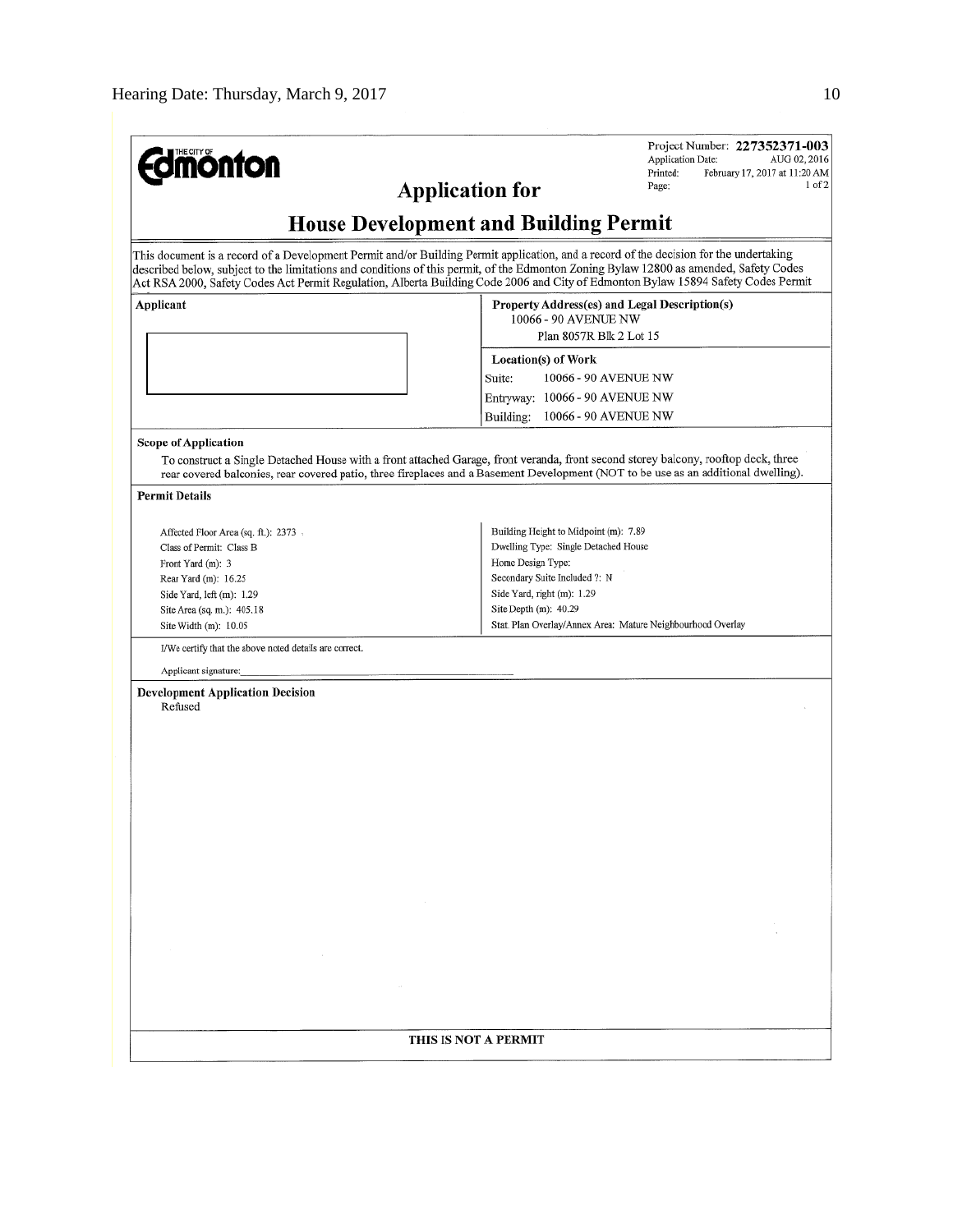| <b>ionfon</b>                                                                                                  |                                                                                                                              |                                              |          | Project Number: 227352371-003<br>AUG 02, 2016<br><b>Application Date:</b><br>February 17, 2017 at 11:20 AM<br>Printed:<br>$2$ of $2$                                                                                                                                                                                                                                                                  |  |  |  |  |
|----------------------------------------------------------------------------------------------------------------|------------------------------------------------------------------------------------------------------------------------------|----------------------------------------------|----------|-------------------------------------------------------------------------------------------------------------------------------------------------------------------------------------------------------------------------------------------------------------------------------------------------------------------------------------------------------------------------------------------------------|--|--|--|--|
|                                                                                                                |                                                                                                                              | <b>Application for</b>                       |          | Page:                                                                                                                                                                                                                                                                                                                                                                                                 |  |  |  |  |
|                                                                                                                |                                                                                                                              | <b>House Development and Building Permit</b> |          |                                                                                                                                                                                                                                                                                                                                                                                                       |  |  |  |  |
| <b>Reason for Refusal</b><br>approve the conditions or refuse such applications accordingly (Section 811.3.3). |                                                                                                                              |                                              |          | 1. The Development Officer shall seek the advice of Transportation Services with respect to any development permit application<br>on a Site that Abuts or is partially or wholly contained within the North Saskatchewan River Valley and Ravine Ssytem, and may                                                                                                                                      |  |  |  |  |
|                                                                                                                | The Geotechnical Engineer of Transportation Services advises that this application "must be rejected".                       |                                              |          |                                                                                                                                                                                                                                                                                                                                                                                                       |  |  |  |  |
|                                                                                                                | 2. Verandas and porches may project into a required Setback, provided such projections do not exceed 0.6 m (Section 44.1.a). |                                              |          |                                                                                                                                                                                                                                                                                                                                                                                                       |  |  |  |  |
| The rear covered porches are 14.4 m from the rear lot line abutting the lane, instead of 15.5 m.               |                                                                                                                              |                                              |          |                                                                                                                                                                                                                                                                                                                                                                                                       |  |  |  |  |
| front or flanking roadway (Section 814.3.10).                                                                  |                                                                                                                              |                                              |          | 3. Regardless of whether a Site has existing vehicular access from the front or flanking public roadway, there shall be no such<br>access where an abutting Lane exists, and a Treed Landscaped Boulevard is present along the roadway adjacent to the property<br>line; the Site Width is less than 15.5 m; or fewer than 50% of principal Dwellings on the blockface have vehicular access from the |  |  |  |  |
|                                                                                                                |                                                                                                                              |                                              |          | The Single Detached House proposes vehicular access from the front public roadway (90 Avenue NW), instead of the rear lane.                                                                                                                                                                                                                                                                           |  |  |  |  |
| any building Facade facing a Side Lot Line (Section 61.1.a).                                                   |                                                                                                                              |                                              |          | 4. Rooftop Terraces shall have a minimum Stepback of 2.0 m from any building Facade facing a Rear Lot Line and 2.0 m from                                                                                                                                                                                                                                                                             |  |  |  |  |
| Stepback from the Rear Building Facade and 1.0 m Stepback from the Side building Facade.                       |                                                                                                                              |                                              |          | The Front Rooftop Terrace provides a 1.0 m Stepback from the Side Facades. The Rear Rooftop Terrace provides a 1.0 m                                                                                                                                                                                                                                                                                  |  |  |  |  |
| <b>Rights of Appeal</b><br>Chapter 24, Section 683 through 689 of the Municipal Government Amendment Act.      |                                                                                                                              |                                              |          | The Applicant has the right of appeal within 14 days of receiving notice of the Development Application Decision, as outlined in                                                                                                                                                                                                                                                                      |  |  |  |  |
| <b>Issue Date:</b> Feb $08, 2017$                                                                              | <b>Development Authority: LIANG, BENNY</b>                                                                                   |                                              |          | Signature:                                                                                                                                                                                                                                                                                                                                                                                            |  |  |  |  |
| Fees                                                                                                           |                                                                                                                              |                                              |          |                                                                                                                                                                                                                                                                                                                                                                                                       |  |  |  |  |
|                                                                                                                | <b>Fee Amount</b>                                                                                                            | Amount Paid                                  | Receipt# | Date Paid                                                                                                                                                                                                                                                                                                                                                                                             |  |  |  |  |
| Lot Grading Fee                                                                                                | \$135.00                                                                                                                     | \$135.00                                     | 03488166 | Aug 02, 2016                                                                                                                                                                                                                                                                                                                                                                                          |  |  |  |  |
| <b>Building Permit Fee</b>                                                                                     | \$2,018.00                                                                                                                   | \$2,018.00                                   | 03488166 | Aug 02, 2016                                                                                                                                                                                                                                                                                                                                                                                          |  |  |  |  |
| Electrical Fees (House)                                                                                        | \$298.00                                                                                                                     | \$298.00                                     | 03488166 | Aug 02, 2016                                                                                                                                                                                                                                                                                                                                                                                          |  |  |  |  |
| <b>Electrical Safety Codes Fee</b>                                                                             | \$16.42                                                                                                                      | \$16.42                                      | 03488166 | Aug 02, 2016                                                                                                                                                                                                                                                                                                                                                                                          |  |  |  |  |
| Safety Codes Fee                                                                                               | \$80.72                                                                                                                      | \$80.72                                      | 03488166 | Aug 02, 2016                                                                                                                                                                                                                                                                                                                                                                                          |  |  |  |  |
| Electrical Fee (Service)                                                                                       | \$77.00                                                                                                                      | \$77.00                                      | 03488166 | Aug 02, 2016                                                                                                                                                                                                                                                                                                                                                                                          |  |  |  |  |
| Water Usage Fee                                                                                                | \$60.50                                                                                                                      | \$60.50                                      | 03488166 | Aug 02, 2016                                                                                                                                                                                                                                                                                                                                                                                          |  |  |  |  |
| DP Notification Fee                                                                                            | \$0.00                                                                                                                       |                                              |          |                                                                                                                                                                                                                                                                                                                                                                                                       |  |  |  |  |
| Total GST Amount:                                                                                              | \$0.00                                                                                                                       |                                              |          |                                                                                                                                                                                                                                                                                                                                                                                                       |  |  |  |  |
| Totals for Permit:                                                                                             | \$2,685.64                                                                                                                   | \$2,685.64                                   |          |                                                                                                                                                                                                                                                                                                                                                                                                       |  |  |  |  |
|                                                                                                                |                                                                                                                              |                                              |          |                                                                                                                                                                                                                                                                                                                                                                                                       |  |  |  |  |
|                                                                                                                |                                                                                                                              |                                              |          |                                                                                                                                                                                                                                                                                                                                                                                                       |  |  |  |  |
|                                                                                                                |                                                                                                                              |                                              |          |                                                                                                                                                                                                                                                                                                                                                                                                       |  |  |  |  |
|                                                                                                                |                                                                                                                              |                                              |          |                                                                                                                                                                                                                                                                                                                                                                                                       |  |  |  |  |
|                                                                                                                |                                                                                                                              |                                              |          |                                                                                                                                                                                                                                                                                                                                                                                                       |  |  |  |  |
|                                                                                                                |                                                                                                                              | THIS IS NOT A PERMIT                         |          |                                                                                                                                                                                                                                                                                                                                                                                                       |  |  |  |  |
|                                                                                                                |                                                                                                                              |                                              |          |                                                                                                                                                                                                                                                                                                                                                                                                       |  |  |  |  |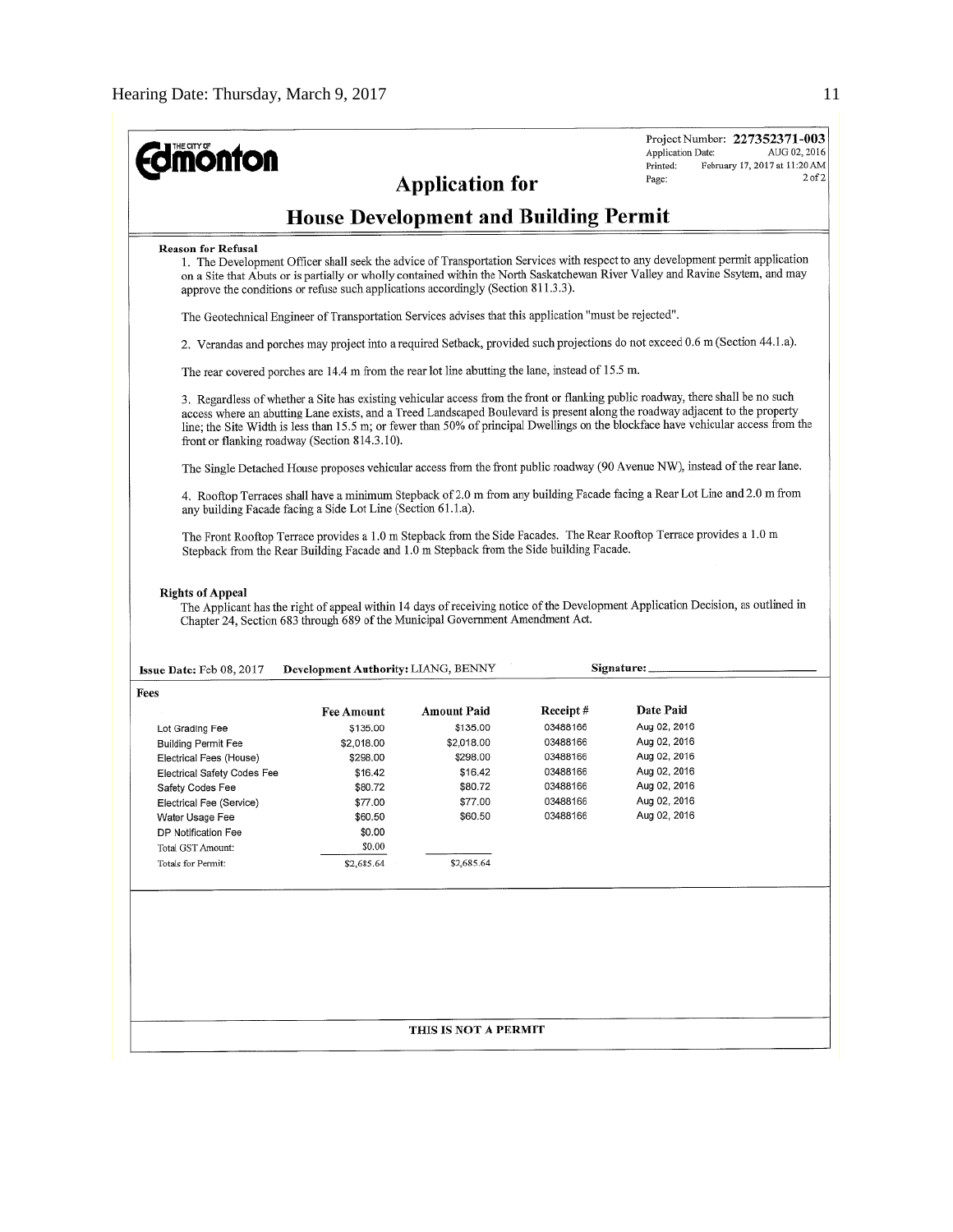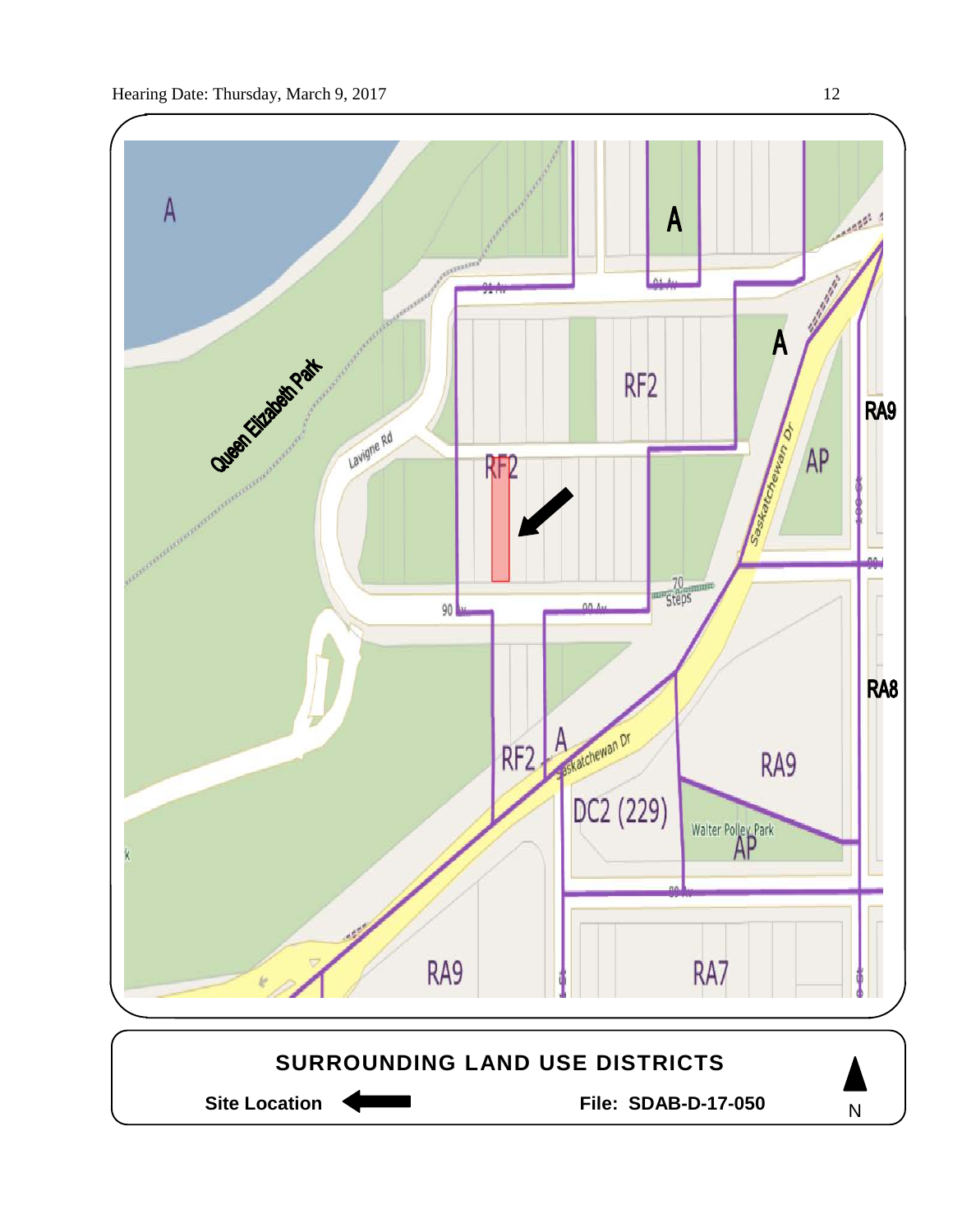# ITEM II: 1:00 P.M. FILE: SDAB-D-17-051 AN APPEAL FROM THE DECISION OF THE DEVELOPMENT OFFICER APPELLANT: APPLICATION NO.: 180369757-011 APPLICATION TO: Change the Use from a General Retail Store Use to a Major Alcohol Sales Building DECISION OF THE DEVELOPMENT AUTHORITY: Refused DECISION DATE: February 1, 2017 DATE OF APPEAL: February 8, 2017 MUNICIPAL DESCRIPTION<br>OF SUBJECT PROPERTY: 10020 - Jasper Avenue NW LEGAL DESCRIPTION: Condo Common Area (Plan 0425913, 1123267, 1621940) ZONE: CCA-Core Commercial Arts Zone OVERLAY: Special Area Downtown Overlay STATUTORY PLAN: Capital City Downtown Plan

# *Grounds for Appeal*

The Appellant provided the following reasons for appealing the decision of the Development Authority:

> Our Development Permit to change the Use from General Retail Stores to Major Alcohol Sales Use has been refused. We would like to appeal the refusal on the following grounds:

> 1) The proposed development conforms with the use prescribed for CCA Core Commercial Arts Zone.

> 2) The proposed development will not unduly interfere with the amenities of the neighbourhood or materially interfere with or affect the use, enjoyment or value of neighbouring parcels of land.

> 3) The proposed development is sufficiently separated from the nearest similar development.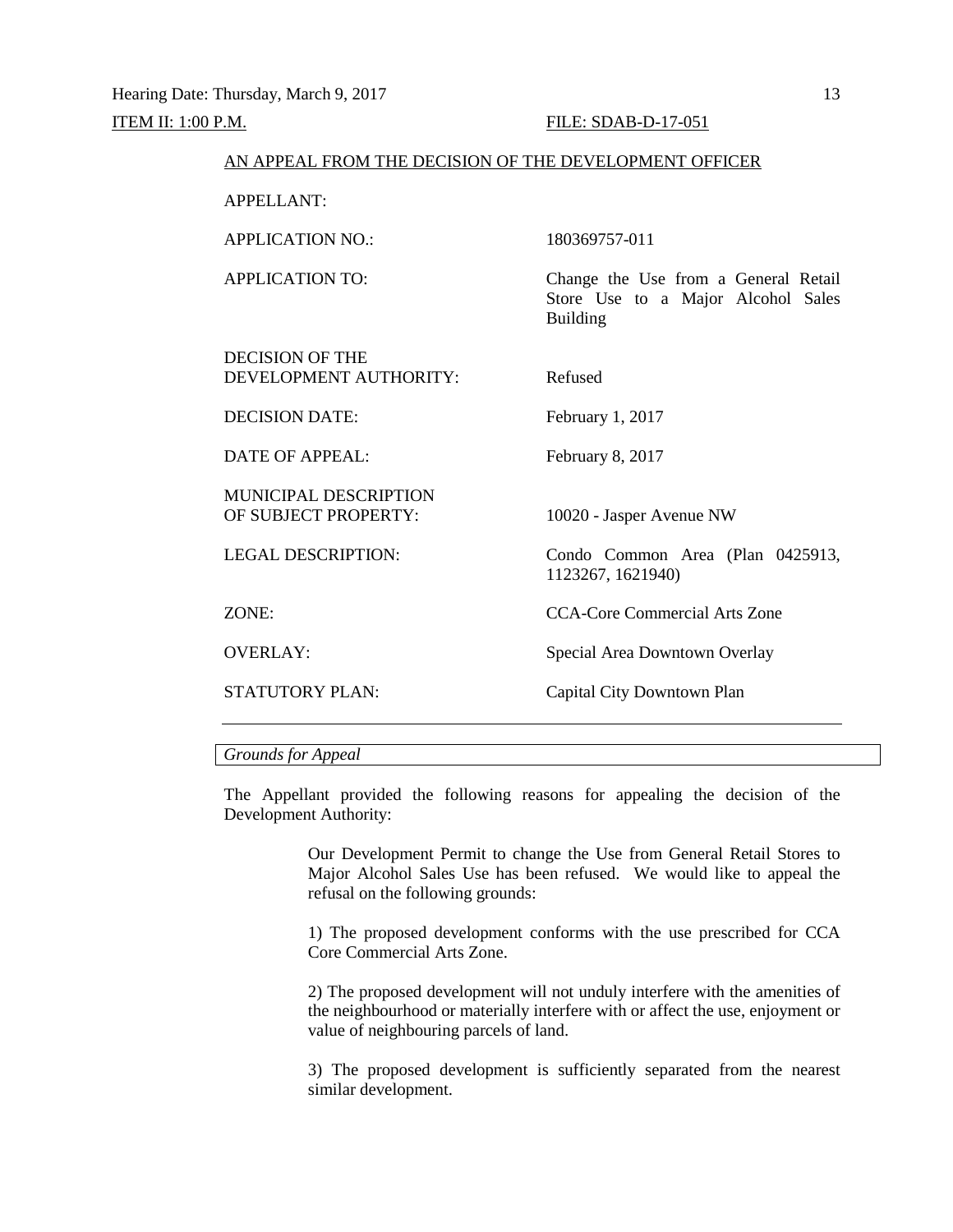4) Distance measurements between sites are inaccurate. Instead of (208m, 245m, 469m) should be (262m, 328m and 516m) based on Google Map.

5) The proposed development supports City's visions. Jasper Avenue is Edmonton's Main Street. City wants downtown to be Transit Oriented, to be the Primary Destination for Visitors and to be the Senior Friendly Downtown environment. Population has grown from 5,130 people in 1996 to 11,000 people in 2009 and forecast to be 24,000 people by 2030.

6) Downtown as a Transit Oriented community, we will expect more walking than driving. Walking distance measurements are (400m, 550m, 550m) and may be a better measurement.

7) Existing liquor stores are specialty Wines and Spirits stores with limited business hours. The proposed development will be a conventional liquor store serving Wines, Spirits and Cold Beer and with regular liquor store hours of Monday to Saturday 10 am - 12 am and Sunday 11 am to 10 pm.

8) Existing liquor stores are not serving the south-east part of the City as well as nearby hotel visitors. The proposed development will fill the gap of the demand; or customers will need to drive to other parts of city which negate the City's effort for Downtown and for Jasper Avenue.

# *General Matters*

## **Appeal Information:**

The *Municipal Government Act*, RSA 2000, c M-26 states the following:

# **Grounds for Appeal**

**685(1)** If a development authority

- (a) fails or refuses to issue a development permit to a person,
- (b) issues a development permit subject to conditions, or
- (c) issues an order under section 645,

the person applying for the permit or affected by the order under section 645 may appeal to the subdivision and development appeal board.

**(2)** In addition to an applicant under subsection (1), any person affected by an order, decision or development permit made or issued by a development authority may appeal to the subdivision and development appeal board.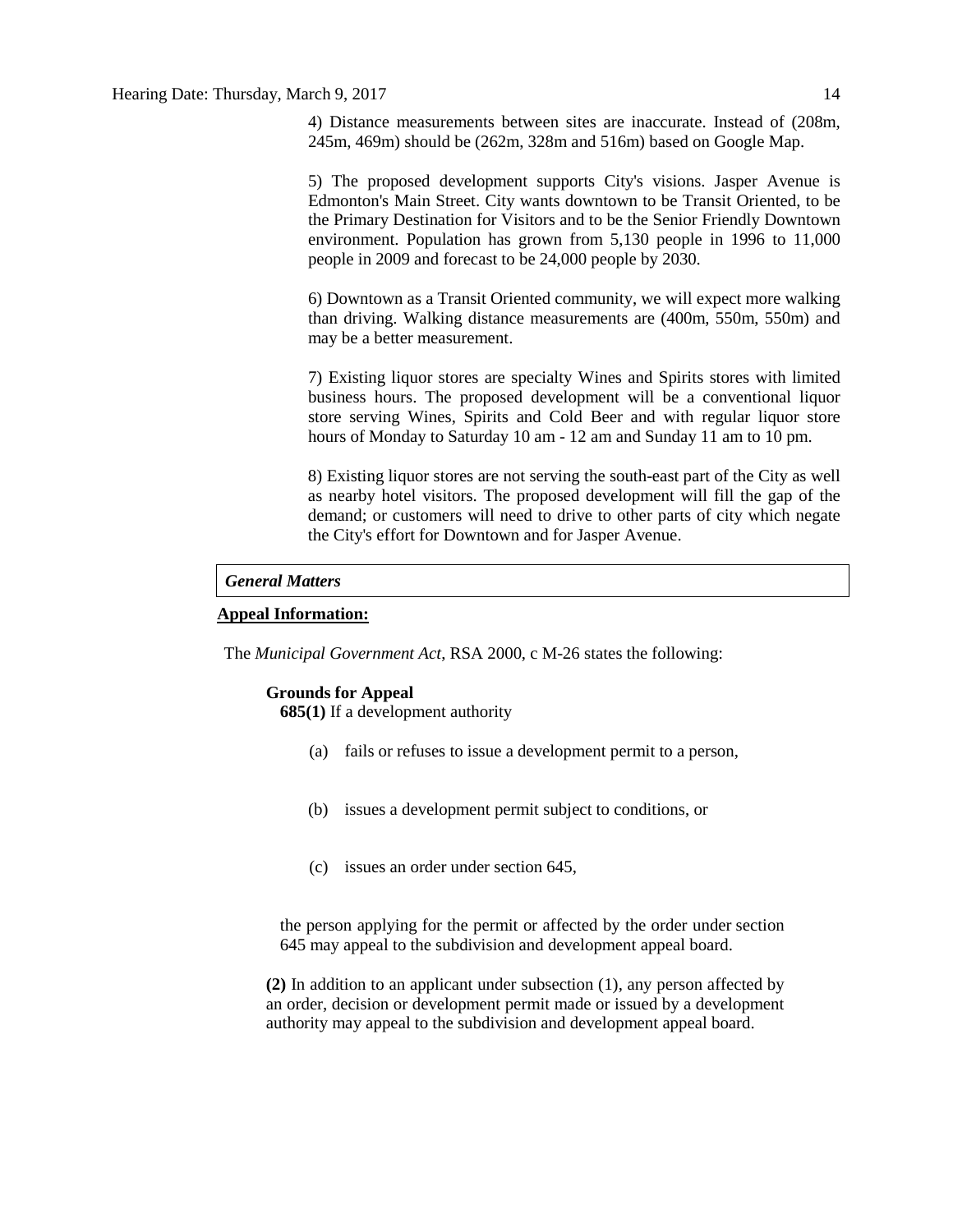# **Appeals**

- **686(1)** A development appeal to a subdivision and development appeal board is commenced by filing a notice of the appeal, containing reasons, with the board within 14 days,
	- (a) in the case of an appeal made by a person referred to in section 685(1), after
		- (i) the date on which the person is notified of the order or decision or the issuance of the development permit, or

# **Hearing and Decision**

**687(3)** In determining an appeal, the subdivision and development appeal board

…

- (a.1) must comply with the land use policies and statutory plans and, subject to clause (d), the land use bylaw in effect;
	- …
	- (c) may confirm, revoke or vary the order, decision or development permit or any condition attached to any of them or make or substitute an order, decision or permit of its own;
	- (d) may make an order or decision or issue or confirm the issue of a development permit even though the proposed development does not comply with the land use bylaw if, in its opinion,
		- (i) the proposed development would not
			- (A) unduly interfere with the amenities of the neighbourhood, or
			- (B) materially interfere with or affect the use, enjoyment or value of neighbouring parcels of land,
		- and
		- (ii) the proposed development conforms with the use prescribed for that land or building in the land use bylaw.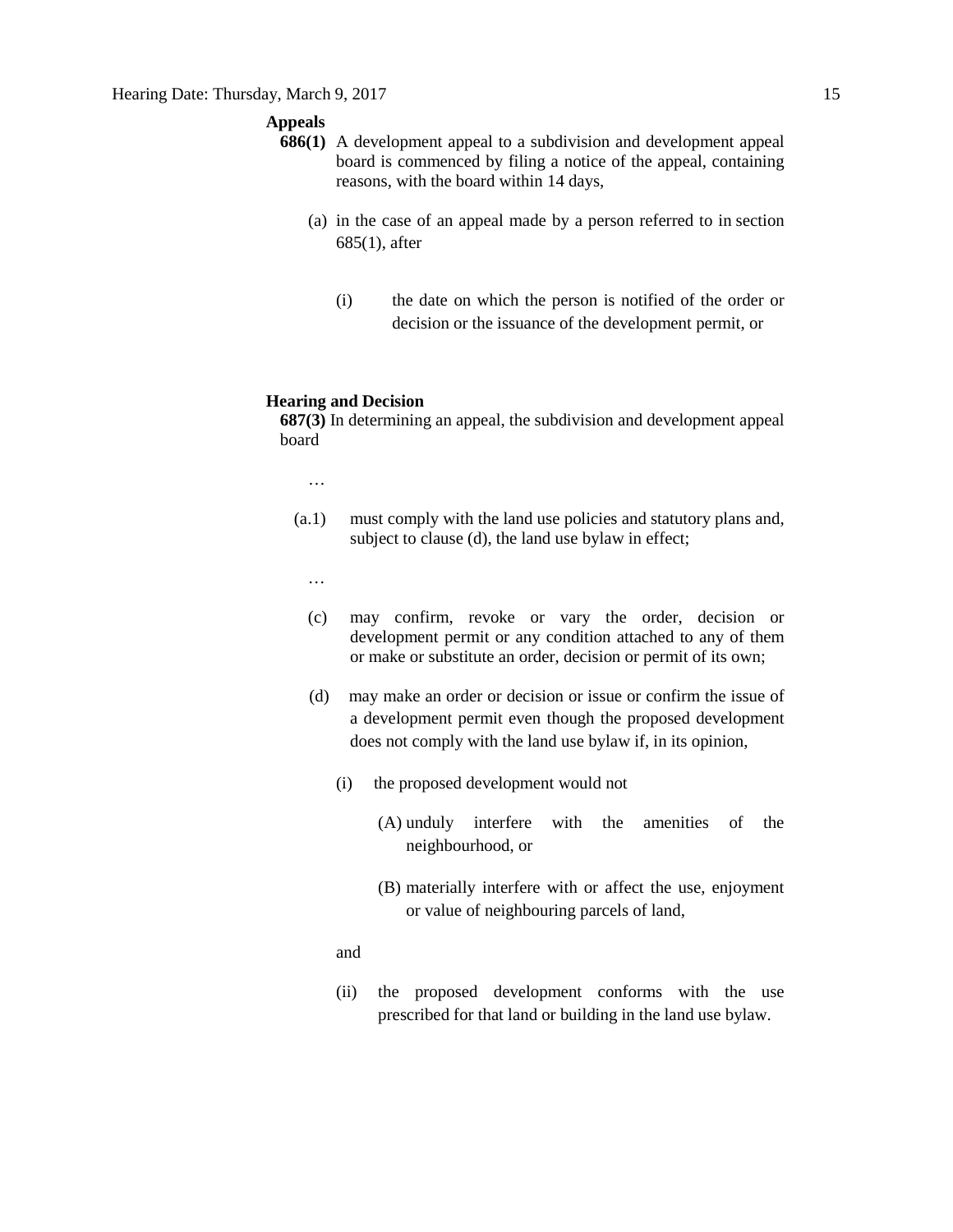#### **General Provisions from the** *Edmonton Zoning Bylaw:*

# Under section 910.5(2)(s), **Major Alcohol Sales** is a **Permitted Use** in the **CCA Core Commercial Arts Zone**.

Under section 7.4(28), **Major Alcohol Sales** means development used for the retail sales of any and all types of alcoholic beverages to the public where the Floor Area for the individual business premises is greater than 275 square metres. This Use may include retail sales of related products such as soft drinks and snack foods.

Section 910.5(1) states that the **General Purpose** of the **CCA Core Commercial Arts Zone** is to provide a Zone for a variety of high density and quality development that accommodates office, retail, service, institutional, residential, arts and entertainment Uses and meet the Use objectives for the Commercial Cultural Core. The intent is to further strengthen the Downtown's central area by providing continuous retail at Grade, enhancing arts and entertainment activities, accommodating Residential Uses and making the Core more pedestrian friendly.

#### *Location*

Section 85(1) states any Major Alcohol Sales or Minor Alcohol Sales shall not be located less than 500 metres from any other Major Alcohol Sales or Minor Alcohol Sales.

Section 85(6) states notwithstanding Section 11 of this Bylaw, a Development Officer shall only grant a variance to subsection 85(1) or subsection 85(2) as outlined in subsections 85(7), 85(8) and 85(9).

Section 85(7) states when the Development Officer receives an application for a Development Permit that is for the purpose of accommodating the temporary relocation of an approved Major Alcohol Sales or Minor Alcohol Sales within [500 me](javascript:void(0);)tres of its original location, a variance to subsection 85(1) or subsection 85(2) may be granted where:

- a. the application for the Development Permit is for a Temporary Development, in order to limit the introduction of an additional Major Alcohol Sales or Minor Alcohol Sales within [500 me](javascript:void(0);)tres of the original approved Development Permit;
- b. the temporary location for any Major Alcohol Sales or Minor Alcohol Sales is not within [500 me](javascript:void(0);)tres of any legally conforming Major Alcohol Sales or Minor Alcohol Sales;
- c. the application for a Development Permit will not result in a total Floor Area for a Major Alcohol Sales or Minor Alcohol Sales that is 10.0 percent greater than the Floor Area of the existing approved Major Alcohol Sales or Minor Alcohol Sales, to a maximum increase of [50 square](http://webdocs.edmonton.ca/InfraPlan/zoningbylaw/ZoningBylaw/Measurements/ia50.htm) metres; and
- d. the application for a Development Permit will not result in a change of Use from Minor Alcohol Sales to Major Alcohol Sales.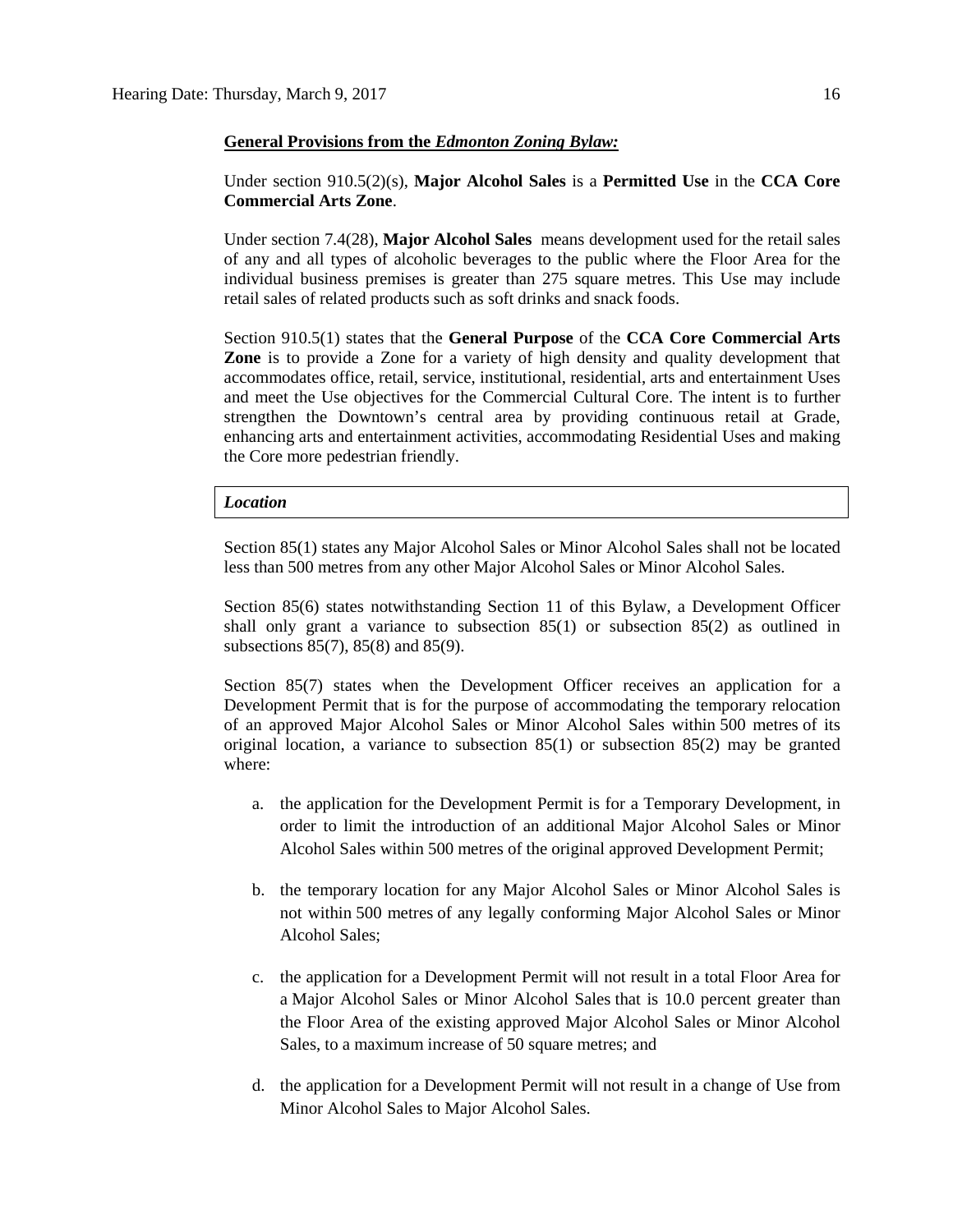Hearing Date: Thursday, March 9, 2017 17

Section 85(8) states when a Development Officer receives an application for a Development Permit that is for the purpose of accommodating the reversion of an existing approved Major Alcohol Sales or Minor Alcohol Sales back to its original location on a Site, a variance of subsection 85(1) or subsection 85(2) may only be granted where the application for the reversion is submitted to the Development Officer within 5 years of the date of vacating the original location and the application will not result in a total Floor Area that is greater than the original approved Major Alcohol Sales or Minor Alcohol Sales.

Section 85(9) states the issuance of a Development Permit which contains a variance pursuant to subsection 85(7) shall be issued as a Temporary Development for a duration of up to 5 years or less, to be determined by the Development Officer.

# **Development Officer's Determination:**

Justification for Refusal: The proposed liquor store is less than 500 metres from a number of existing Major/Minor Alcohol Sales Use developments (208 metres, 245 metres, 469 metres). The proposed liquor store does not meet any of the exclusion requirements in order to grant a variance, therefore there is clear direction one shall not be granted.

# Notice to Applicant/Appellant

Provincial legislation requires that the Subdivision and Development Appeal Board issue its official decision in writing within fifteen days of the conclusion of the hearing. Bylaw No. 11136 requires that a verbal announcement of the Board's decision shall be made at the conclusion of the hearing of an appeal, but the verbal decision is not final nor binding on the Board until the decision has been given in writing in accordance with the *Municipal Government Act*.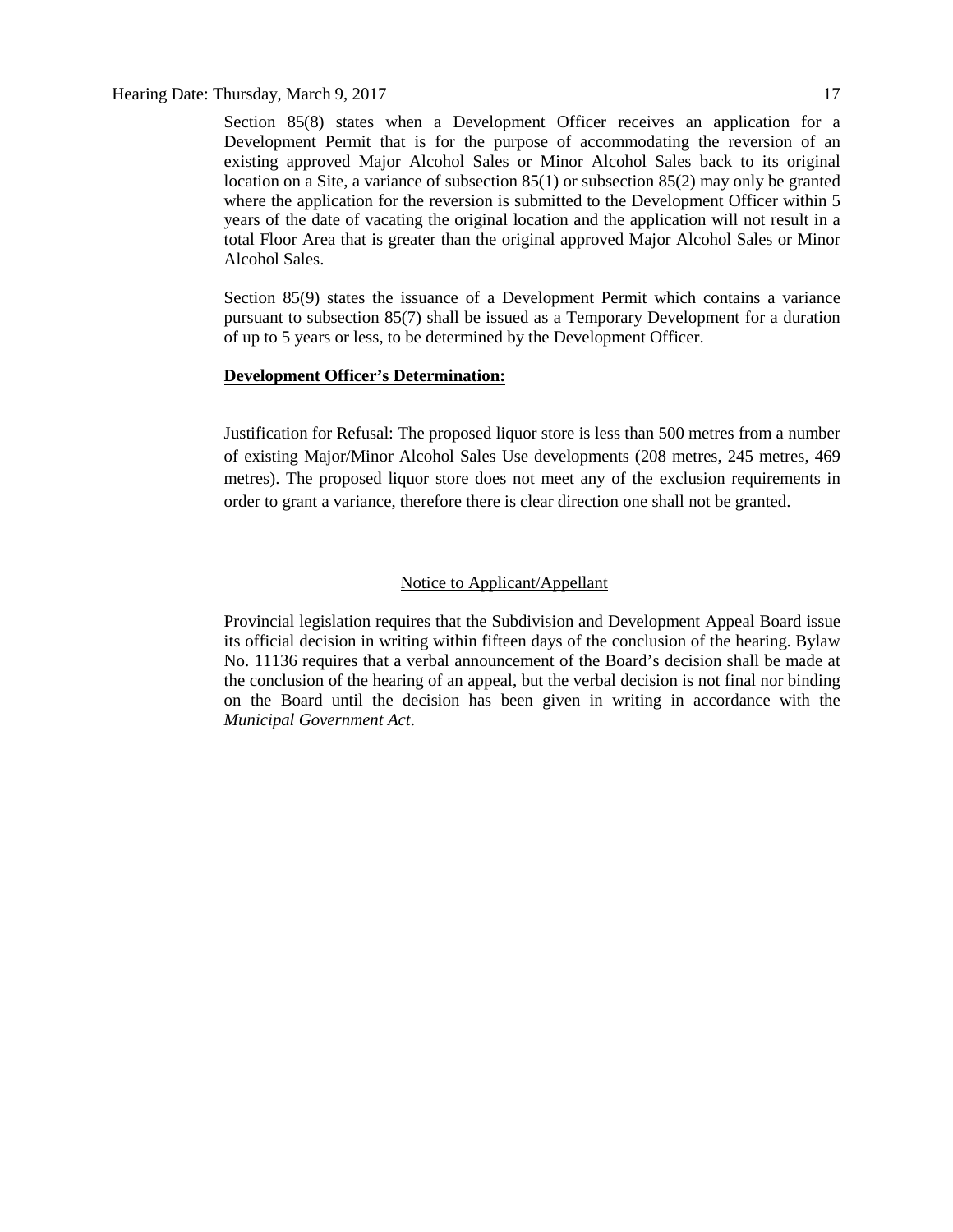| <b>mönton</b>                                                                                                                                                                                                                                                                                                                               | Project Number: 180369757-011<br><b>Application Date:</b><br>DEC 15, 2016                                                    |  |  |  |  |  |  |  |
|---------------------------------------------------------------------------------------------------------------------------------------------------------------------------------------------------------------------------------------------------------------------------------------------------------------------------------------------|------------------------------------------------------------------------------------------------------------------------------|--|--|--|--|--|--|--|
| <b>Application for</b>                                                                                                                                                                                                                                                                                                                      | Printed:<br>February 9, 2017 at 8:55 AM<br>$1$ of $2$<br>Page:                                                               |  |  |  |  |  |  |  |
| <b>Major Development Permit</b>                                                                                                                                                                                                                                                                                                             |                                                                                                                              |  |  |  |  |  |  |  |
|                                                                                                                                                                                                                                                                                                                                             |                                                                                                                              |  |  |  |  |  |  |  |
| This document is a Development Permit Decision for the development application described below.                                                                                                                                                                                                                                             |                                                                                                                              |  |  |  |  |  |  |  |
| Applicant                                                                                                                                                                                                                                                                                                                                   | Property Address(es) and Legal Description(s)<br>10020 - JASPER AVENUE NW                                                    |  |  |  |  |  |  |  |
|                                                                                                                                                                                                                                                                                                                                             | Condo Common Area (Plan<br>0425913.1123267.1621940)                                                                          |  |  |  |  |  |  |  |
|                                                                                                                                                                                                                                                                                                                                             | <b>Specific Address(es)</b>                                                                                                  |  |  |  |  |  |  |  |
|                                                                                                                                                                                                                                                                                                                                             | Suite:<br>1C, 10020 - JASPER AVENUE NW                                                                                       |  |  |  |  |  |  |  |
|                                                                                                                                                                                                                                                                                                                                             | Entryway: 10020 - JASPER AVENUE NW                                                                                           |  |  |  |  |  |  |  |
|                                                                                                                                                                                                                                                                                                                                             | Building:<br>10024 - JASPER AVENUE NW                                                                                        |  |  |  |  |  |  |  |
| <b>Scope of Application</b>                                                                                                                                                                                                                                                                                                                 |                                                                                                                              |  |  |  |  |  |  |  |
| To change the Use from General Retail Stores Use and to Major Alcohol Sales Building.                                                                                                                                                                                                                                                       |                                                                                                                              |  |  |  |  |  |  |  |
| <b>Permit Details</b>                                                                                                                                                                                                                                                                                                                       |                                                                                                                              |  |  |  |  |  |  |  |
|                                                                                                                                                                                                                                                                                                                                             |                                                                                                                              |  |  |  |  |  |  |  |
| <b>Class of Permit:</b><br>Gross Floor Area (sq.m.): 287.72                                                                                                                                                                                                                                                                                 | <b>Contact Person:</b>                                                                                                       |  |  |  |  |  |  |  |
| New Sewer Service Required: N                                                                                                                                                                                                                                                                                                               | Lot Grading Needed?: N<br>NumberOfMainFloorDwellings: 0                                                                      |  |  |  |  |  |  |  |
| Site Area (sq. m.): 1398.64                                                                                                                                                                                                                                                                                                                 | Stat. Plan Overlay/Annex Area: Downtown                                                                                      |  |  |  |  |  |  |  |
| I/We certify that the above noted details are correct.                                                                                                                                                                                                                                                                                      |                                                                                                                              |  |  |  |  |  |  |  |
| Applicant signature:                                                                                                                                                                                                                                                                                                                        |                                                                                                                              |  |  |  |  |  |  |  |
| <b>Development Application Decision</b><br>Refused                                                                                                                                                                                                                                                                                          |                                                                                                                              |  |  |  |  |  |  |  |
| <b>Reason for Refusal</b><br>Minor Alcohol Sales (Reference Section 85(1)).                                                                                                                                                                                                                                                                 | 1) Any Major Alcohol Sales or Minor Alcohol Sales shall not be located less than 500 m from any other Major Alcohol Sales or |  |  |  |  |  |  |  |
| 2) Notwithstanding Section 11 of this Bylaw, a Development Officer shall only grant a variance to subsection 85(1) or subsection<br>$85(2)$ as outlined in subsections $85(7)$ , $85(8)$ and $85(9)$ (Reference Section $85(6)$ ).                                                                                                          |                                                                                                                              |  |  |  |  |  |  |  |
| Justification for Refusal: The proposed liquor store is less than 500m from a number of existing Major/Minor Alcohol Sales Use<br>developments (208m, 245m, 469m). The proposed liquor stores does not meet any of the exclusion requirements in order to grant a<br>variance, therefore there is clear direction one shall not be granted. |                                                                                                                              |  |  |  |  |  |  |  |
| <b>Rights of Appeal</b><br>The Applicant has the right of appeal within 14 days of receiving notice of the Development Application Decision, as outlined in<br>Chapter 24, Section 683 through 689 of the Municipal Government Amendment Act.                                                                                               |                                                                                                                              |  |  |  |  |  |  |  |
| Issue Date: Feb 01, 2017<br>Development Authority: CORMIER, LUKE                                                                                                                                                                                                                                                                            |                                                                                                                              |  |  |  |  |  |  |  |
|                                                                                                                                                                                                                                                                                                                                             |                                                                                                                              |  |  |  |  |  |  |  |
|                                                                                                                                                                                                                                                                                                                                             |                                                                                                                              |  |  |  |  |  |  |  |
|                                                                                                                                                                                                                                                                                                                                             |                                                                                                                              |  |  |  |  |  |  |  |
|                                                                                                                                                                                                                                                                                                                                             |                                                                                                                              |  |  |  |  |  |  |  |
| THIS IS NOT A PERMIT                                                                                                                                                                                                                                                                                                                        |                                                                                                                              |  |  |  |  |  |  |  |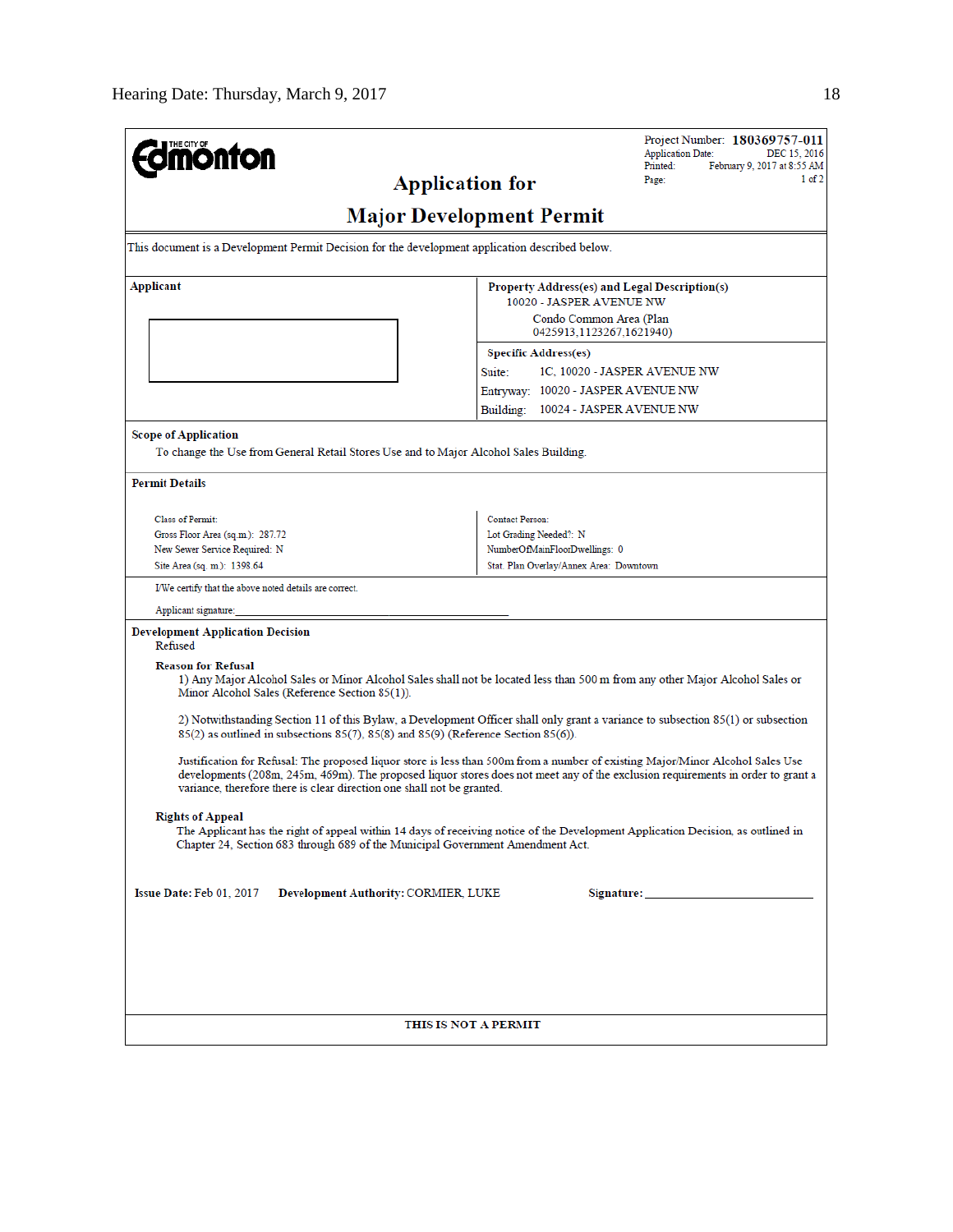| <b>Edinonton</b>                                                                    |                                                     | <b>Application for</b>                     |                      | <b>Application Date:</b><br>Printed:<br>Page: | Project Number: 180369757-011<br>DEC 15, 2016<br>February 9, 2017 at 8:55 AM<br>$2$ of $2$ |
|-------------------------------------------------------------------------------------|-----------------------------------------------------|--------------------------------------------|----------------------|-----------------------------------------------|--------------------------------------------------------------------------------------------|
|                                                                                     |                                                     |                                            |                      |                                               |                                                                                            |
| Fees                                                                                |                                                     |                                            |                      |                                               |                                                                                            |
| Major Dev. Application Fee<br><b>Total GST Amount:</b><br><b>Totals for Permit:</b> | <b>Fee Amount</b><br>\$260.00<br>\$0.00<br>\$260.00 | <b>Amount Paid</b><br>\$260.00<br>\$260.00 | Receipt#<br>03811464 | <b>Date Paid</b><br>Dec 15, 2016              |                                                                                            |
|                                                                                     |                                                     |                                            |                      |                                               |                                                                                            |
|                                                                                     |                                                     |                                            |                      |                                               |                                                                                            |
|                                                                                     |                                                     |                                            |                      |                                               |                                                                                            |
|                                                                                     |                                                     |                                            |                      |                                               |                                                                                            |
|                                                                                     |                                                     |                                            |                      |                                               |                                                                                            |
|                                                                                     |                                                     |                                            |                      |                                               |                                                                                            |
|                                                                                     |                                                     |                                            |                      |                                               |                                                                                            |
|                                                                                     |                                                     |                                            |                      |                                               |                                                                                            |
|                                                                                     |                                                     |                                            |                      |                                               |                                                                                            |
|                                                                                     |                                                     |                                            |                      |                                               |                                                                                            |
|                                                                                     |                                                     | THIS IS NOT A PERMIT                       |                      |                                               |                                                                                            |